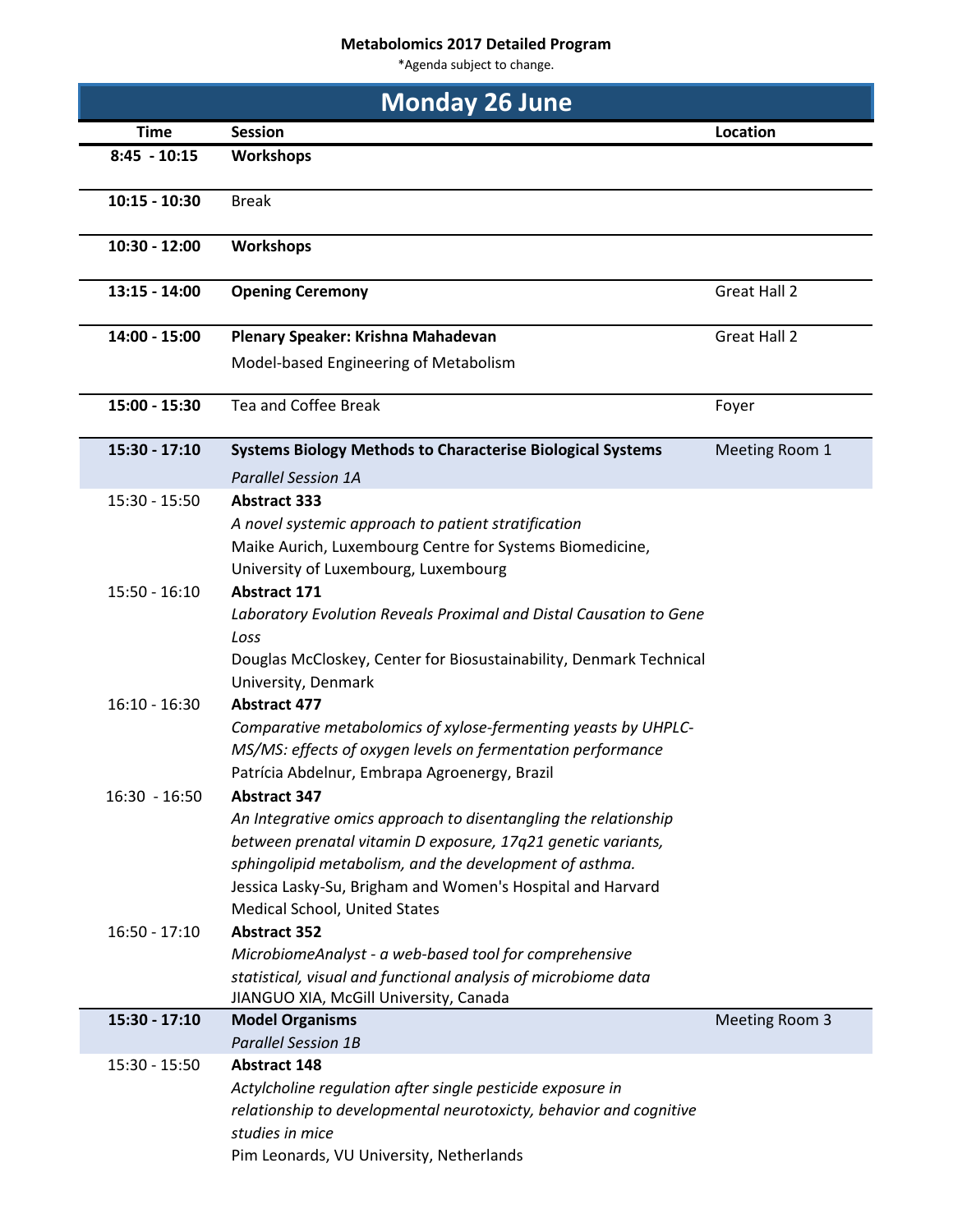Ī

| <b>Abstract 44</b><br>$16:10 - 16:30$<br>changes<br><b>Abstract 401</b><br>$16:30 - 16:50$<br>$16:50 - 17:10$<br><b>Abstract 150</b><br>15:30 - 17:10<br><b>Parallel Session 1C</b><br>$15:30 - 15:50$<br><b>Abstract 350</b><br><b>Abstract 279</b><br>$15:50 - 16:10$<br>$16:10 - 16:30$<br><b>Abstract 341</b><br>trimesters.<br><b>Abstract 237</b><br>$16:30 - 16:50$<br><b>Abstract 60</b><br>$16:50 - 17:10$<br>preconditioning<br>$17:15 - 18:45$ | A non-targeted UHPLC-HRMS metabolomics pipeline for metabolite<br>identification; application to cardiac remote ischemic<br>Nzoughet Kouassi Judith, Université d'Angers - UFR Santé - Institut<br>MITOVASC, CNRS 6214, INSERM U1083, France<br><b>Welcome Reception</b> | <b>Exhibit Hall</b> |
|-----------------------------------------------------------------------------------------------------------------------------------------------------------------------------------------------------------------------------------------------------------------------------------------------------------------------------------------------------------------------------------------------------------------------------------------------------------|--------------------------------------------------------------------------------------------------------------------------------------------------------------------------------------------------------------------------------------------------------------------------|---------------------|
|                                                                                                                                                                                                                                                                                                                                                                                                                                                           |                                                                                                                                                                                                                                                                          |                     |
|                                                                                                                                                                                                                                                                                                                                                                                                                                                           |                                                                                                                                                                                                                                                                          |                     |
|                                                                                                                                                                                                                                                                                                                                                                                                                                                           |                                                                                                                                                                                                                                                                          |                     |
|                                                                                                                                                                                                                                                                                                                                                                                                                                                           |                                                                                                                                                                                                                                                                          |                     |
|                                                                                                                                                                                                                                                                                                                                                                                                                                                           |                                                                                                                                                                                                                                                                          |                     |
|                                                                                                                                                                                                                                                                                                                                                                                                                                                           |                                                                                                                                                                                                                                                                          |                     |
|                                                                                                                                                                                                                                                                                                                                                                                                                                                           |                                                                                                                                                                                                                                                                          |                     |
|                                                                                                                                                                                                                                                                                                                                                                                                                                                           | and Intensive Care, Denmark                                                                                                                                                                                                                                              |                     |
|                                                                                                                                                                                                                                                                                                                                                                                                                                                           | Raluca Maltesen, Aalborg University Hospital, Dep. of Anaesthesia                                                                                                                                                                                                        |                     |
|                                                                                                                                                                                                                                                                                                                                                                                                                                                           | Molecular mechanisms of lung injury during cardiac surgery                                                                                                                                                                                                               |                     |
|                                                                                                                                                                                                                                                                                                                                                                                                                                                           |                                                                                                                                                                                                                                                                          |                     |
|                                                                                                                                                                                                                                                                                                                                                                                                                                                           | New Zealand, New Zealand                                                                                                                                                                                                                                                 |                     |
|                                                                                                                                                                                                                                                                                                                                                                                                                                                           | Ting-Li Han, Liggins Institute, The University of Auckland, Auckland,                                                                                                                                                                                                    |                     |
|                                                                                                                                                                                                                                                                                                                                                                                                                                                           |                                                                                                                                                                                                                                                                          |                     |
|                                                                                                                                                                                                                                                                                                                                                                                                                                                           | gestational diabetes mellitus affected pregnancies across the                                                                                                                                                                                                            |                     |
|                                                                                                                                                                                                                                                                                                                                                                                                                                                           | The metabolomic analysis of sequential hair segments reflected the<br>metabolic changes of normal, small-for-gestational-age, and                                                                                                                                        |                     |
|                                                                                                                                                                                                                                                                                                                                                                                                                                                           |                                                                                                                                                                                                                                                                          |                     |
|                                                                                                                                                                                                                                                                                                                                                                                                                                                           | John O'Sullivan, Heart Research Institute, Australia                                                                                                                                                                                                                     |                     |
|                                                                                                                                                                                                                                                                                                                                                                                                                                                           | Development of Type 2 Diabetes                                                                                                                                                                                                                                           |                     |
|                                                                                                                                                                                                                                                                                                                                                                                                                                                           | DMGV is a Novel Marker of Liver Fat and Predicts Future                                                                                                                                                                                                                  |                     |
|                                                                                                                                                                                                                                                                                                                                                                                                                                                           |                                                                                                                                                                                                                                                                          |                     |
|                                                                                                                                                                                                                                                                                                                                                                                                                                                           | Christopher Depner, University of Colorado Boulder, United States                                                                                                                                                                                                        |                     |
|                                                                                                                                                                                                                                                                                                                                                                                                                                                           | <b>Resistance and Diabetes Risk</b>                                                                                                                                                                                                                                      |                     |
|                                                                                                                                                                                                                                                                                                                                                                                                                                                           | Insufficient Sleep Alters Plasma Metabolites Linked to Insulin                                                                                                                                                                                                           |                     |
|                                                                                                                                                                                                                                                                                                                                                                                                                                                           |                                                                                                                                                                                                                                                                          |                     |
|                                                                                                                                                                                                                                                                                                                                                                                                                                                           |                                                                                                                                                                                                                                                                          |                     |
|                                                                                                                                                                                                                                                                                                                                                                                                                                                           | <b>Diabetes and Cardiovascular Disease</b>                                                                                                                                                                                                                               | Meeting Room 4      |
|                                                                                                                                                                                                                                                                                                                                                                                                                                                           | wentao zhu, China Agricultural University, China                                                                                                                                                                                                                         |                     |
|                                                                                                                                                                                                                                                                                                                                                                                                                                                           | its roles as a candidate obesogen                                                                                                                                                                                                                                        |                     |
|                                                                                                                                                                                                                                                                                                                                                                                                                                                           | The fate of technical-grade chlordane in mice fed a high-fat diet and                                                                                                                                                                                                    |                     |
|                                                                                                                                                                                                                                                                                                                                                                                                                                                           |                                                                                                                                                                                                                                                                          |                     |
|                                                                                                                                                                                                                                                                                                                                                                                                                                                           | Lei Wang, National University of Singapore, Singapore                                                                                                                                                                                                                    |                     |
|                                                                                                                                                                                                                                                                                                                                                                                                                                                           | excavatus: biotransformation products and toxicity                                                                                                                                                                                                                       |                     |
|                                                                                                                                                                                                                                                                                                                                                                                                                                                           | Metabolomics study of triphenyl phosphate in earthworm Perionyx                                                                                                                                                                                                          |                     |
|                                                                                                                                                                                                                                                                                                                                                                                                                                                           |                                                                                                                                                                                                                                                                          |                     |
|                                                                                                                                                                                                                                                                                                                                                                                                                                                           | JI Fenfen, Hong Kong Baptist University, Hong Kong                                                                                                                                                                                                                       |                     |
|                                                                                                                                                                                                                                                                                                                                                                                                                                                           |                                                                                                                                                                                                                                                                          |                     |
|                                                                                                                                                                                                                                                                                                                                                                                                                                                           | MS-based metabolomics reveals BDE47 associated neurometabolic                                                                                                                                                                                                            |                     |
|                                                                                                                                                                                                                                                                                                                                                                                                                                                           | Georgia Sinclair, University of Melbourne, Australia                                                                                                                                                                                                                     |                     |
|                                                                                                                                                                                                                                                                                                                                                                                                                                                           | On Estuarine Polychaete.                                                                                                                                                                                                                                                 |                     |
|                                                                                                                                                                                                                                                                                                                                                                                                                                                           | Using Metabolomics to Assess the Early Effects of Zinc and Boscalid                                                                                                                                                                                                      |                     |
| $15:50 - 16:10$<br><b>Abstract 420</b>                                                                                                                                                                                                                                                                                                                                                                                                                    |                                                                                                                                                                                                                                                                          |                     |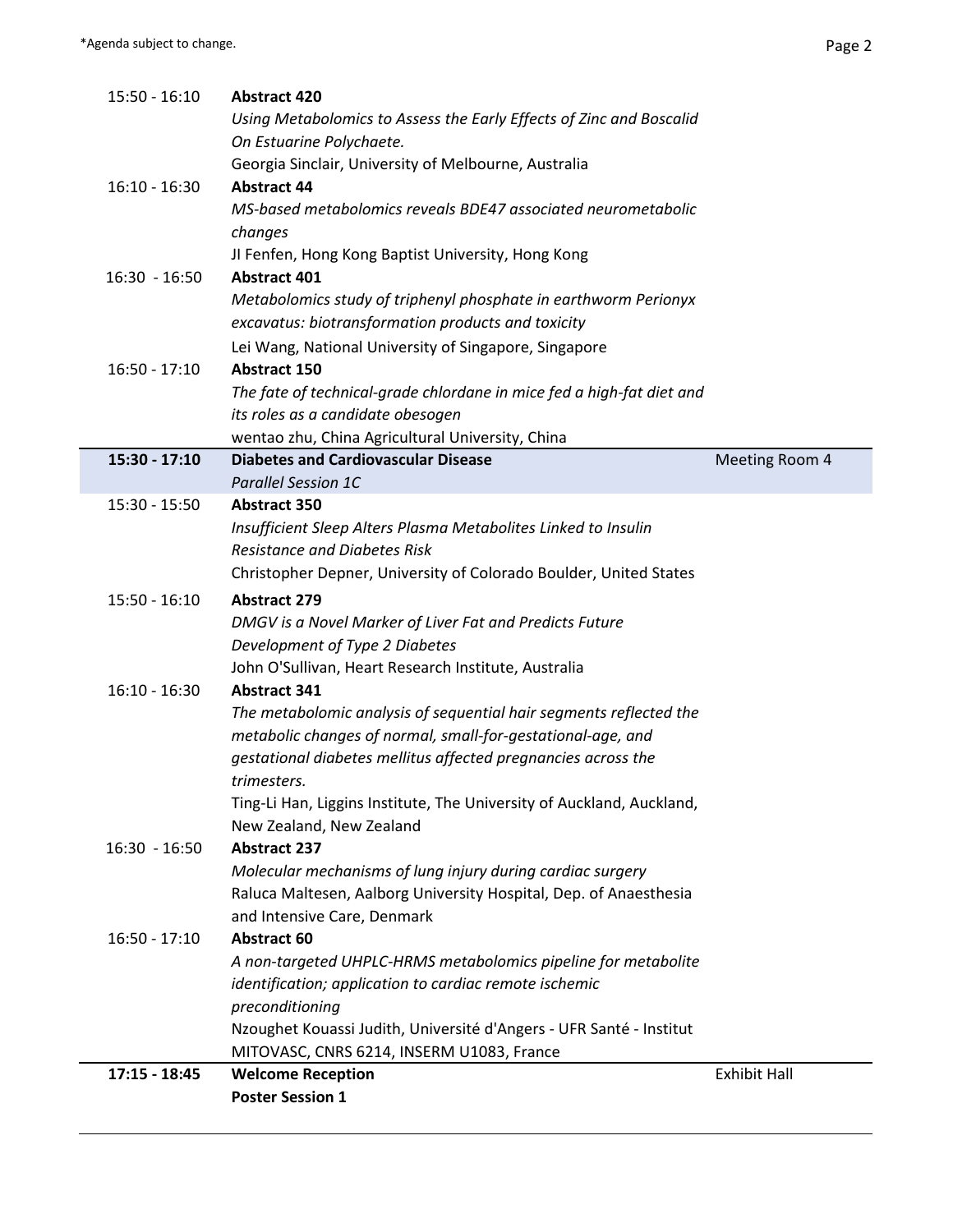| <b>Tuesday 27 June</b>             |                                                                                                                                                                                                                                                                                  |                     |  |
|------------------------------------|----------------------------------------------------------------------------------------------------------------------------------------------------------------------------------------------------------------------------------------------------------------------------------|---------------------|--|
| <b>Time</b>                        | <b>Session</b>                                                                                                                                                                                                                                                                   | <b>Location</b>     |  |
| $8:45 - 9:45$                      | <b>Plenary Speaker: Hanne Bertram</b><br>Edibilomics                                                                                                                                                                                                                             | Great Hall 2        |  |
| $9:45 - 10:30$                     | <b>Break</b>                                                                                                                                                                                                                                                                     | <b>Exhibit Hall</b> |  |
| 10:30 - 12:10                      | <b>The Staple Foods</b><br><b>Parallel Session 2A</b>                                                                                                                                                                                                                            | Meeting Room 1      |  |
| $10:30 - 10:50$                    | <b>Abstract 111</b><br>A muti-omics approach to understanding flavour-compound<br>production in rice<br>Dara Daygon, The University of Queensland, Australia                                                                                                                     |                     |  |
| $10:50 - 11:10$                    | <b>Abstract 461</b><br>Dietary whole grain modifies microbiota and enhances production<br>of novel compounds associated with energy metabolism<br>Kati Hanhineva, University of Eastern Finland, Finland                                                                         |                     |  |
| $11:10 - 11:30$                    | <b>Abstract 303</b><br>GC/MS-based metabolomics approach for the discrimination of<br>Indonesian specialty coffee<br>Sastia Putri, Department of Biotechnology, Graduate School of<br>Engineering, Japan                                                                         |                     |  |
| $11:30 - 11:50$<br>$11:50 - 12:10$ | <b>Abstract 272</b><br>Milk lipidomics: what we know and what we don't<br>Zhiqian Liu, Agriculture Victoria, Australia<br><b>Round Table Discussion</b>                                                                                                                          |                     |  |
| 10:30 - 12:10                      | <b>Advances is Spatial Metabolomics</b><br><b>Parallel Session 2B</b>                                                                                                                                                                                                            | Meeting Room 3      |  |
| $10:30 - 10:50$                    | <b>Abstract 453</b><br>Advancing Metabolomics through Imaging Mass Spectrometry and<br><b>Direct Tissue Analysis</b><br>Richard Yost, University of Florida - Southeast Center for Integrated<br>Metabolomics, United States                                                     |                     |  |
| $10:50 - 11:10$                    | <b>Abstract 273</b><br>Enhanced Negative Mode Ion-less Matrices for Imaging Mass<br>Spectrometry - Assessing MALDI Matrices for Metabolite<br>Annotation and Spatial Metabolomics in Plant and Mammalian<br><b>Systems</b><br>Berin Boughton, University of Melbourne, Australia |                     |  |
| $11:10 - 11:30$                    | <b>Abstract 222</b><br>Contaminants removal from tissue samples using DESI Ion Mobility<br>imaging<br>Vincen Wu, Imperial College London, United Kingdom                                                                                                                         |                     |  |
| $11:30 - 11:50$                    | <b>Abstract 200</b>                                                                                                                                                                                                                                                              |                     |  |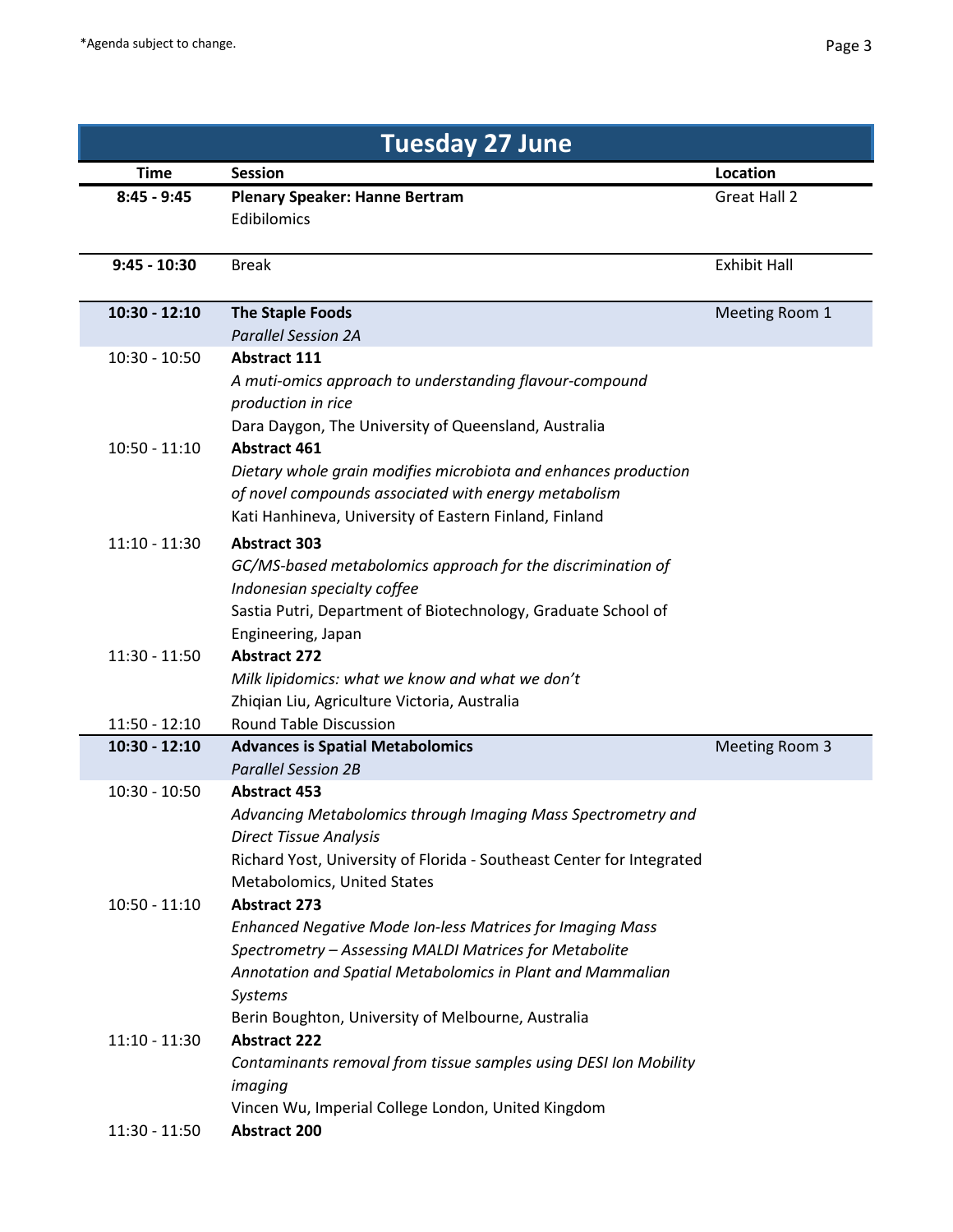| $11:50 - 12:10$ | MALDI Imaging of lipids and pharmaceuticals in human prostate<br>cancer explants.<br>Paul Trim, SAHMRI, Australia<br><b>Abstract 164</b><br>NON-UNIFORM DISTRIBUTION OF METABOLITES IN ROOTS AS A<br>RESULT OF A SHORT TERM SALINITY STRESS IN DIFFERING BARLEY<br><b>CULTIVARS</b> |                     |
|-----------------|-------------------------------------------------------------------------------------------------------------------------------------------------------------------------------------------------------------------------------------------------------------------------------------|---------------------|
|                 | Lenin Sarabia, University of Melbourne, Australia                                                                                                                                                                                                                                   |                     |
| $10:30 - 12:10$ | <b>Pregnancy, Infants and Children</b>                                                                                                                                                                                                                                              | Meeting Room 4      |
|                 | <b>Parallel Session 2C</b>                                                                                                                                                                                                                                                          |                     |
| $10:30 - 10:50$ | Abstract 169                                                                                                                                                                                                                                                                        |                     |
|                 | Correlation of a plasma metabolite score with duration of hypoxia: a                                                                                                                                                                                                                |                     |
|                 | piglet study                                                                                                                                                                                                                                                                        |                     |
|                 | Julia Kuligowski, Health Research Institute La Fe, Spain                                                                                                                                                                                                                            |                     |
| $10:50 - 11:10$ | <b>Abstract 342</b>                                                                                                                                                                                                                                                                 |                     |
|                 | Pre-pregnancy maternal obesity can result in metabolic                                                                                                                                                                                                                              |                     |
|                 | dysregulation and memory impairment in male offspring                                                                                                                                                                                                                               |                     |
|                 | Xiaobo Zhou, First Affiliated Hospital of Chongqing Medical                                                                                                                                                                                                                         |                     |
|                 | University, China                                                                                                                                                                                                                                                                   |                     |
| $11:10 - 11:30$ | <b>Abstract 244</b>                                                                                                                                                                                                                                                                 |                     |
|                 | Rapid characterisation of the vaginal metabolome during pregnancy                                                                                                                                                                                                                   |                     |
|                 | using desorption electrospray ionization (DESI) MS medical swab                                                                                                                                                                                                                     |                     |
|                 | analysis                                                                                                                                                                                                                                                                            |                     |
|                 | Pamela Pruski, Imperial College London, United Kingdom                                                                                                                                                                                                                              |                     |
| $11:30 - 11:50$ | <b>Abstract 314</b>                                                                                                                                                                                                                                                                 |                     |
|                 | Enrichment of Secondary Bile Acids associated with Food Allergy in                                                                                                                                                                                                                  |                     |
|                 | <b>Healthy Infant Cohort</b>                                                                                                                                                                                                                                                        |                     |
|                 | Yamini Virkud, Massachusetts General Hospital, United States                                                                                                                                                                                                                        |                     |
| $11:50 - 12:10$ | <b>Abstract 83</b>                                                                                                                                                                                                                                                                  |                     |
|                 | Faecal and serum metabolomics in paediatric inflammatory bowel                                                                                                                                                                                                                      |                     |
|                 | disease.                                                                                                                                                                                                                                                                            |                     |
|                 | Vidya Velagapudi, Institute for Molecular Medicine Finland FIMM,                                                                                                                                                                                                                    |                     |
|                 | University of Helsinki, Finland                                                                                                                                                                                                                                                     |                     |
| $12:10 - 13:30$ | Lunch                                                                                                                                                                                                                                                                               | <b>Exhibit Hall</b> |
|                 | <b>Platinum Sponsor Presentations</b>                                                                                                                                                                                                                                               |                     |
|                 | <b>Agilent Technologies</b>                                                                                                                                                                                                                                                         | Meeting Room 1      |
|                 | Shimadzu Australasia                                                                                                                                                                                                                                                                | Meeting Room 3      |
|                 | <b>Waters Corporation</b>                                                                                                                                                                                                                                                           | Meeting Room 4      |
|                 |                                                                                                                                                                                                                                                                                     |                     |
| 13:30 - 15:00   | <b>Marine and Microbial Natural Products</b>                                                                                                                                                                                                                                        | Meeting Room 1      |
|                 | <b>Parallel Session 3A</b>                                                                                                                                                                                                                                                          |                     |
| 13:30 - 14:00   | <b>Abstract 143</b>                                                                                                                                                                                                                                                                 |                     |
|                 | Identifying Marine Natural Products - Pitfalls and Progress                                                                                                                                                                                                                         |                     |
|                 | Mary Garson, The University of Queensland, Australia                                                                                                                                                                                                                                |                     |
|                 |                                                                                                                                                                                                                                                                                     |                     |
| $14:00 - 14:15$ | Abstract 106                                                                                                                                                                                                                                                                        |                     |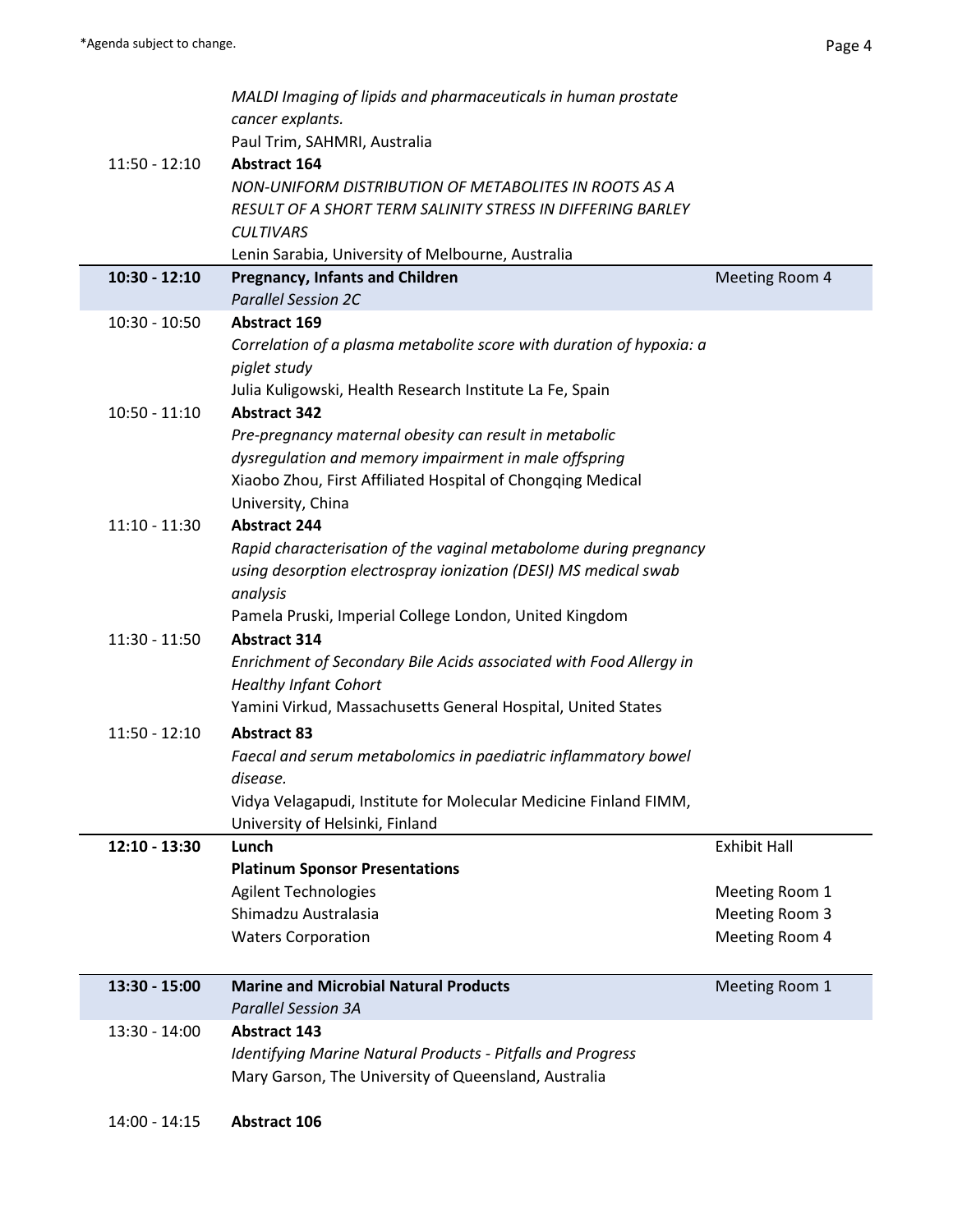|                 | 13:30 - 14:00 | <b>Abstract 384</b>                                                                                                 |                |
|-----------------|---------------|---------------------------------------------------------------------------------------------------------------------|----------------|
|                 |               | <b>Parallel Session 3C</b>                                                                                          |                |
| 13:30 - 15:00   |               | <b>Infectious Disease</b>                                                                                           | Meeting Room 4 |
|                 |               | Suzanne Paley, SRI International, United States                                                                     |                |
|                 |               | A Graphical Cellular Dashboard for Analysis of Metabolomics Data                                                    |                |
| 14:45 - 15:00   |               | <b>Abstract 66</b>                                                                                                  |                |
|                 |               |                                                                                                                     |                |
|                 |               | using Knowledge Discovery by Accuracy Maximization (KODAMA)<br>Stefano Cacciatore, Imperial College, United Kingdom |                |
|                 |               | Feature extraction from high-dimensional metabolomics datasets                                                      |                |
| 14:30 - 14:45   |               | <b>Abstract 217</b>                                                                                                 |                |
|                 |               |                                                                                                                     |                |
|                 |               | Carl Brunius, Chalmers University of Technology, Sweden                                                             |                |
|                 |               | Multivariate modelling with unbiased variable selection                                                             |                |
| 14:15 - 14:30   |               | <b>Abstract 309</b>                                                                                                 |                |
|                 |               | United Kingdom                                                                                                      |                |
|                 |               | integrative longitudinal analysis<br>Takoua Jendoubi, School of public health, Imperial College London,             |                |
|                 |               | When the microbiome meets the metabolome: A Framework for                                                           |                |
| $14:00 - 14:15$ |               | <b>Abstract 256</b>                                                                                                 |                |
|                 |               | Johan Trygg, Umeå University, Sweden                                                                                |                |
|                 |               | metabolomics                                                                                                        |                |
|                 |               | Novel methods for data generation and data integration in                                                           |                |
| 13:30 - 14:00   |               | <b>Keynote Speaker</b>                                                                                              |                |
|                 |               | <b>Parallel Session 3B</b>                                                                                          |                |
| 13:30 - 15:00   |               | Australia<br><b>Advances in Statistics &amp; Machine Learning</b>                                                   | Meeting Room 3 |
|                 |               | School of Environment, Griffith University Griffith University,                                                     |                |
|                 |               | Larissa Buedenbender, Environmental Futures Research Institute,                                                     |                |
|                 |               | selection for natural product discovery                                                                             |                |
|                 |               | HSQC-TOCSY NMR profiling: making informed microbial strain                                                          |                |
|                 |               |                                                                                                                     |                |
| 14:45 - 15:00   |               | Kyle Van de Bittner, University of Canterbury, New Zealand<br><b>Abstract 157</b>                                   |                |
|                 |               |                                                                                                                     |                |
|                 |               | commercialize useful secondary metabolites                                                                          |                |
|                 |               | Turning mould into gold: An exploration of mould metabolism to                                                      |                |
| 14:30 - 14:45   |               | <b>Abstract 278</b>                                                                                                 |                |
|                 |               |                                                                                                                     |                |
|                 |               | Alejandra Ortega, KAUST, Saudi Arabia                                                                               |                |
|                 |               | Metabolite Profiling of Red Sea Corals                                                                              |                |
| 14:15 - 14:30   |               | <b>Abstract 57</b>                                                                                                  |                |
|                 |               | Triacylglycerol<br>Sergey Malitsky, Weizmann Institute of Science, Israel                                           |                |
|                 |               | Marine Algae Induces the Production of Highly Saturated                                                             |                |
|                 |               | Lipidome Remodeling at Sea: Viral Infection of a bloom forming                                                      |                |
|                 |               |                                                                                                                     |                |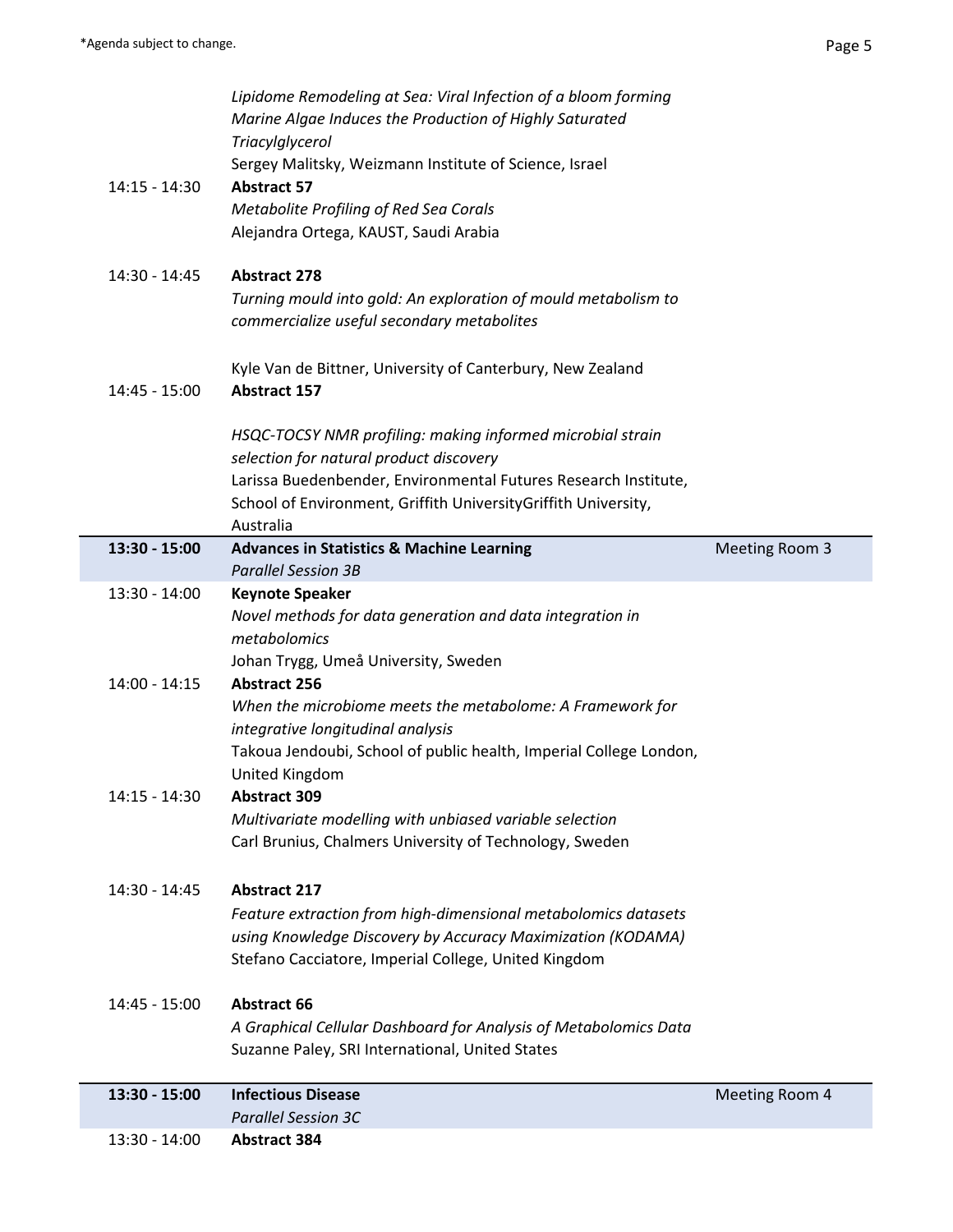÷

| 15:00 - 15:30   | <b>Break</b>                                                       | <b>Exhibit Hall</b> |  |
|-----------------|--------------------------------------------------------------------|---------------------|--|
| 14:45 - 15:00   | <b>Round Table Discussion</b>                                      |                     |  |
|                 | United Kingdom                                                     |                     |  |
|                 | Alexander Fleming Building, Imperial College, London SW7 2AZ, UK,  |                     |  |
|                 | Andreas Dannhorn, Department of Surgery and Cancer, Sir            |                     |  |
|                 | injury                                                             |                     |  |
|                 | Spatially resolved profiling of Polymyxin B induced acute kidney   |                     |  |
| $14:30 - 14:45$ | <b>Abstract 80</b>                                                 |                     |  |
|                 | Australia                                                          |                     |  |
|                 | Anubhav Srivastava, Monash Institute of Pharmaceutical Sciences,   |                     |  |
|                 | obtained through RhopH2 mediated New Permeability Pathways         |                     |  |
|                 | Malaria parasite metabolism is supported by host derived nutrients |                     |  |
| $14:15 - 14:30$ | <b>Abstract 184</b>                                                |                     |  |
|                 | Institute of Technology Kharagpur, India                           |                     |  |
|                 | Koel Chaudhury, School of Medical Science and Technology, Indian   |                     |  |
|                 | NMR based serum lipidomics approach                                |                     |  |
|                 | Exploring dormant genital tuberculosis associated infertility - 1H |                     |  |
| $14:00 - 14:15$ | <b>Abstract 366</b>                                                |                     |  |
|                 | Darren Creek, Monash University, Australia                         |                     |  |
|                 | with artemisinin-resistant malaria parasites                       |                     |  |
|                 | Multi-omics analysis reveals the biochemical changes associated    |                     |  |
|                 |                                                                    |                     |  |

| 15:30 - 17:00   | <b>Genome-scale Modelling &amp; Flux balance analysis</b>          | Meeting Room 1 |
|-----------------|--------------------------------------------------------------------|----------------|
|                 | <b>Parallel Session 4A</b>                                         |                |
| $15:30 - 16:00$ | <b>Abstract 395</b>                                                |                |
|                 | Towards dynamic, genome-scale modeling that captures metabolite    |                |
|                 | levels and regulation                                              |                |
|                 | Mark Styczynski, Georgia Institute of Technology, United States    |                |
| $16:00 - 16:15$ | <b>Abstract 458</b>                                                |                |
|                 | Deciphering the metabolic responses to polymyxin killing in        |                |
|                 | Acinetobacter baumannii ATCC 19606 by developing a high-quality    |                |
|                 | genome-scale metabolic model                                       |                |
|                 | Yan Zhu, Monash Biomedicine Discovery Institute, Department of     |                |
|                 | Microbiology, Faculty of Medicine, Nursing & Health Sciences,      |                |
|                 | Monash University, Australia                                       |                |
| $16:15 - 16:30$ | <b>Abstract 328</b>                                                |                |
|                 | Dynamic flux modelling of adipocytes stimulated by insulin using   |                |
|                 | 13C-labelled metabolites                                           |                |
|                 | Lake-Ee Quek, School of Mathematics and Statistics, The University |                |
|                 | of Sydney, Australia                                               |                |
| $16:30 - 16:45$ | <b>Abstract 282</b>                                                |                |
|                 | What is the relationship between intracellular and extracellular   |                |
|                 | metabolites?                                                       |                |
|                 | Silas Villas-Boas, University of Auckland, New Zealand             |                |
| 16:45 - 17:00   | <b>Abstract 387</b>                                                |                |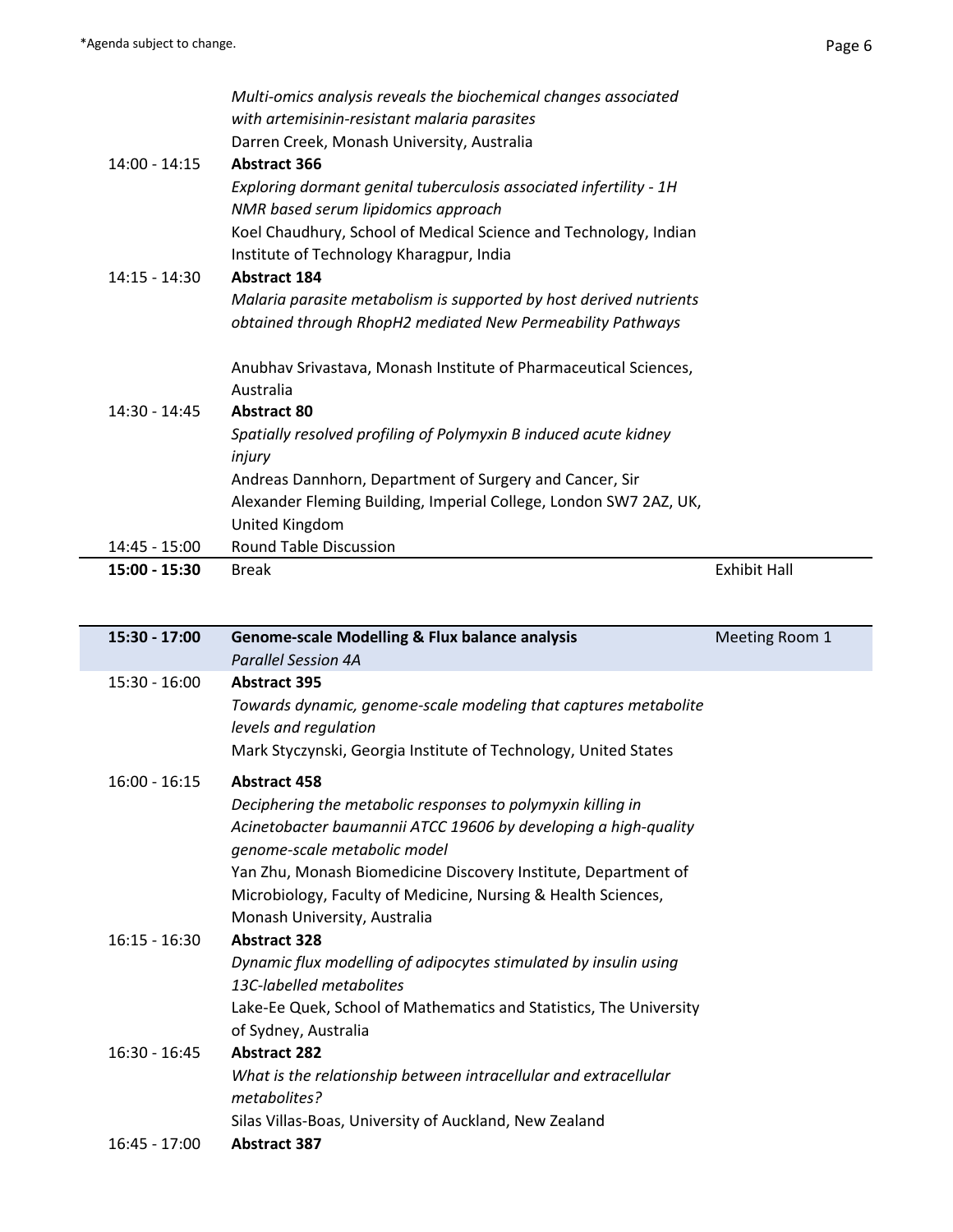| Enhancing tetanus toxin production through fermentation maps      |
|-------------------------------------------------------------------|
| <b>Esteban Marcellin, The University of Queensland, Australia</b> |

|                 | Esteban Marcellin, The University of Queensland, Australia                               |                |
|-----------------|------------------------------------------------------------------------------------------|----------------|
| 15:30 - 17:00   | <b>Frontiers in Lipidomics</b>                                                           | Meeting Room 3 |
|                 | <b>Parallel Session 4B</b>                                                               |                |
| $15:30 - 16:00$ | <b>Abstract 425</b>                                                                      |                |
|                 | The use of ion mobility coupled with high resolution mass                                |                |
|                 | spectrometry to improve separation and identification of lipid                           |                |
|                 | biomarkers in metabolic diseases                                                         |                |
|                 | Julian Griffin, University of Cambridge, United Kingdom                                  |                |
| $16:00 - 16:15$ | <b>Abstract 212</b>                                                                      |                |
|                 | Exploring the use of ultra-high performance supercritical fluid                          |                |
|                 | chromatography mass spectrometry (UHPSFC-MS) for lipidomics                              |                |
|                 | applications                                                                             |                |
|                 | Joost Brandsma, University of Southampton, United Kingdom                                |                |
| $16:15 - 16:30$ | <b>Abstract 436</b>                                                                      |                |
|                 | Comprehensive High-Throughput Targeted Lipidomics                                        |                |
|                 | kevin huynh, Baker Heart and Diabetes Institute, Australia                               |                |
| $16:30 - 16:45$ | <b>Abstract 346</b>                                                                      |                |
|                 | Quantitative Lipidomics and Discovery Metabolomics Applied to                            |                |
|                 | Human Sebum                                                                              |                |
|                 | Elizaveta Freinkman, Metabolon, Inc., United States                                      |                |
| $16:45 - 17:00$ | <b>Round Table Discussion</b>                                                            |                |
|                 | Big fat back-track: mapping desaturase activity using ozone-induced                      |                |
|                 | dissociation mass spectrometry                                                           |                |
|                 |                                                                                          |                |
|                 | Stephen Blanksby, Queensland University of Technology, Australia                         |                |
| 15:30 - 17:00   | <b>Nature's Apothecary</b>                                                               | Meeting Room 4 |
|                 | <b>Parallel Session 4C</b>                                                               |                |
| $15:30 - 16:00$ | <b>Abstract 228</b>                                                                      |                |
|                 | Metabolomics: The solution to assessing herbal medicine safety?                          |                |
|                 | Garth Maker, Murdoch University, Australia                                               |                |
|                 |                                                                                          |                |
| $16:00 - 16:15$ | <b>Abstract 156</b>                                                                      |                |
|                 | A multi-platform metabolomics approach to identify unique                                |                |
|                 | compounds present in Australian bush food                                                |                |
|                 | Fe Calingacion, University of Queensland, Australia                                      |                |
| $16:15 - 16:30$ | <b>Abstract 89</b>                                                                       |                |
|                 | Comparative analysis of phytochemicals in the leaf extracts of                           |                |
|                 | Pittosporum angustifolium cultivars via LC-MS based plant                                |                |
|                 | metabolomics.                                                                            |                |
|                 | ANUJA PATIL, SCHOOL OF PHARMACY, UNIVERSITY OF                                           |                |
|                 | QUEENSLAND, Australia                                                                    |                |
| $16:30 - 16:45$ | <b>Abstract 263</b>                                                                      |                |
|                 | Deep metabolome annotation and the necessity of a thought                                |                |
|                 | experiment                                                                               |                |
| $16:45 - 17:00$ | Gregory Genta-Jouve, University Paris Descartes, France<br><b>Round Table Discussion</b> |                |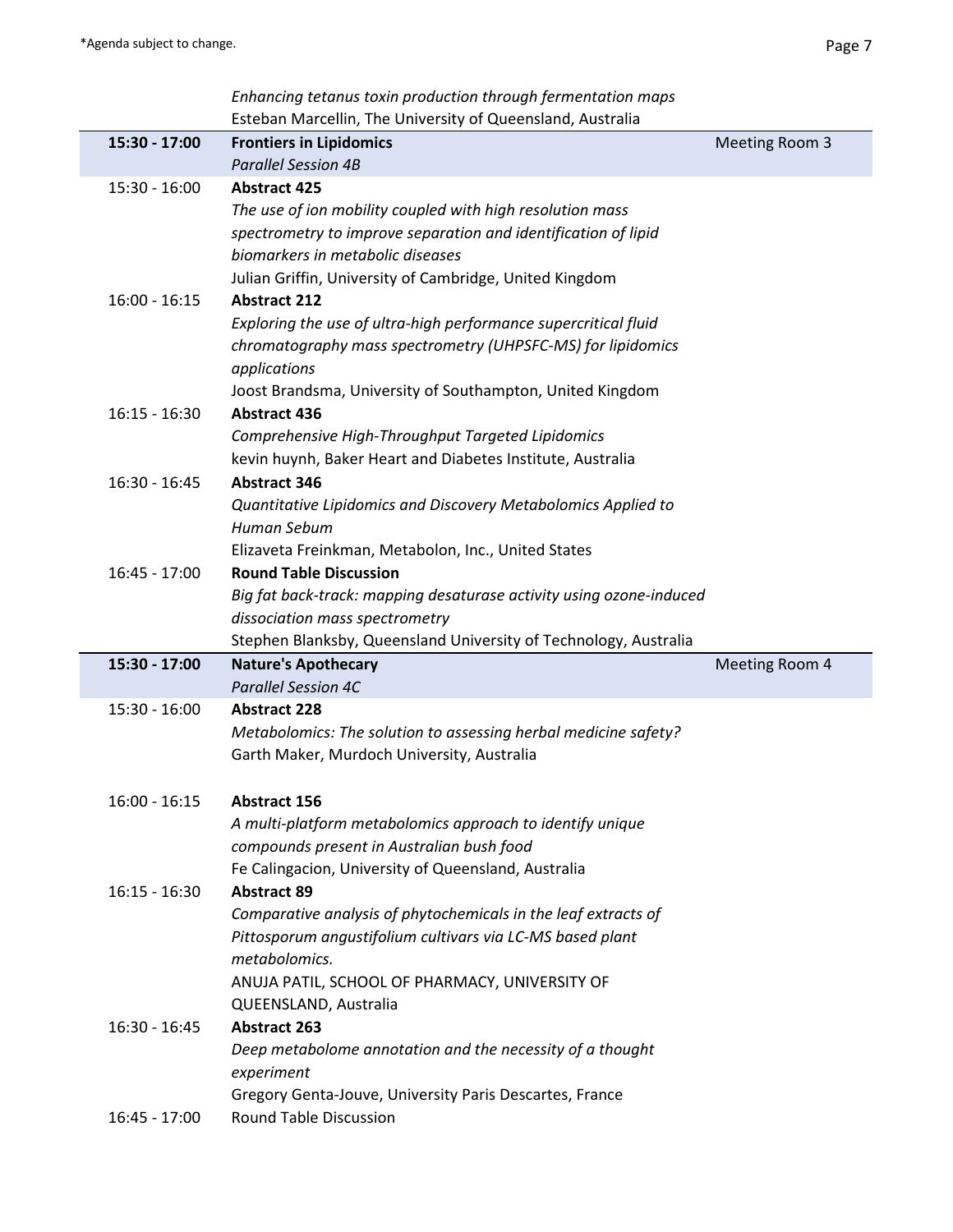## **17:15 - 18:45 Poster Session 2** Exhibit Hall

**19:00 - 20:30 EMN Reception** 

| <b>Wednesday 28 June</b> |                                                                                                                                     |                     |  |
|--------------------------|-------------------------------------------------------------------------------------------------------------------------------------|---------------------|--|
| <b>Time</b>              | <b>Session</b>                                                                                                                      | Location            |  |
| $8:45 - 9:45$            | <b>Plenary Speaker: Anthony Carroll</b>                                                                                             | <b>Great Hall 2</b> |  |
|                          | <b>Natural Products</b>                                                                                                             |                     |  |
|                          |                                                                                                                                     |                     |  |
| $9:45 - 10:30$           | <b>Break</b>                                                                                                                        | <b>Exhibit Hall</b> |  |
|                          |                                                                                                                                     |                     |  |
| $10:30 - 12:10$          | <b>Natural Products and Metabolomics - Advancing Two Fields</b>                                                                     | Meeting Room 1      |  |
| $10:30 - 10:50$          | <b>Parallel Session 5A</b><br><b>Abstract 190</b>                                                                                   |                     |  |
|                          | Comprehensive LC-MS/MS metabolomic profiling of fungal culture                                                                      |                     |  |
|                          | collections - insights into the chemical space of fungal secondary                                                                  |                     |  |
|                          | metabolites                                                                                                                         |                     |  |
|                          | Mark Sumarah, Agriculture and Agri-Food Canada, Canada                                                                              |                     |  |
| $10:50 - 11:10$          | <b>Abstract 302</b>                                                                                                                 |                     |  |
|                          | Defining the dark metabolism of the malaria parasite                                                                                |                     |  |
|                          | Malcolm McConville, University of Melbourne, Australia                                                                              |                     |  |
| $11:10 - 11:30$          | <b>Abstract 367</b>                                                                                                                 |                     |  |
|                          | Development of Software for Efficient NMR Metabolomics                                                                              |                     |  |
|                          | <b>Screening of Natural Products</b>                                                                                                |                     |  |
|                          | Kimberly Colson, Bruker BioSpin, United States                                                                                      |                     |  |
| $11:30 - 11:50$          | <b>Abstract 62</b>                                                                                                                  |                     |  |
|                          | Differences in the biological architecture between visceral and                                                                     |                     |  |
|                          | subcutaneous adipose tissue revealed by transcriptomics and                                                                         |                     |  |
|                          | metabolomics                                                                                                                        |                     |  |
|                          | Nasim Bararpour, University Center of Legal Medicine, Switzerland                                                                   |                     |  |
| $11:50 - 12:10$          | <b>Abstract 104</b>                                                                                                                 |                     |  |
|                          | Next generation, 'standards-free' metabolite identification pipeline                                                                |                     |  |
|                          |                                                                                                                                     |                     |  |
|                          | Ryan Renslow, Earth and Biological Sciences Directorate, Pacific<br>Northwest National Laboratory (PNNL), Richland, WA, USA, United |                     |  |
|                          | <b>States</b>                                                                                                                       |                     |  |
| $10:30 - 12:10$          | <b>Multi-omics / Systems Biology</b>                                                                                                | Meeting Room 3      |  |
|                          | <b>Parallel Session 5B</b>                                                                                                          |                     |  |
| $10:30 - 10:50$          | <b>Abstract 315</b>                                                                                                                 |                     |  |
|                          | A Systems Biology Approach to the Understanding of Asthma                                                                           |                     |  |
|                          | Severity through the Integration of Metabolomic, Transcriptomic                                                                     |                     |  |
|                          | and Epigenetic networks                                                                                                             |                     |  |
|                          | Rachel Kelly, Brigham and Women's Hospital Harvard Medical                                                                          |                     |  |
|                          | School, United States                                                                                                               |                     |  |
| $10:50 - 11:10$          | <b>Abstract 178</b>                                                                                                                 |                     |  |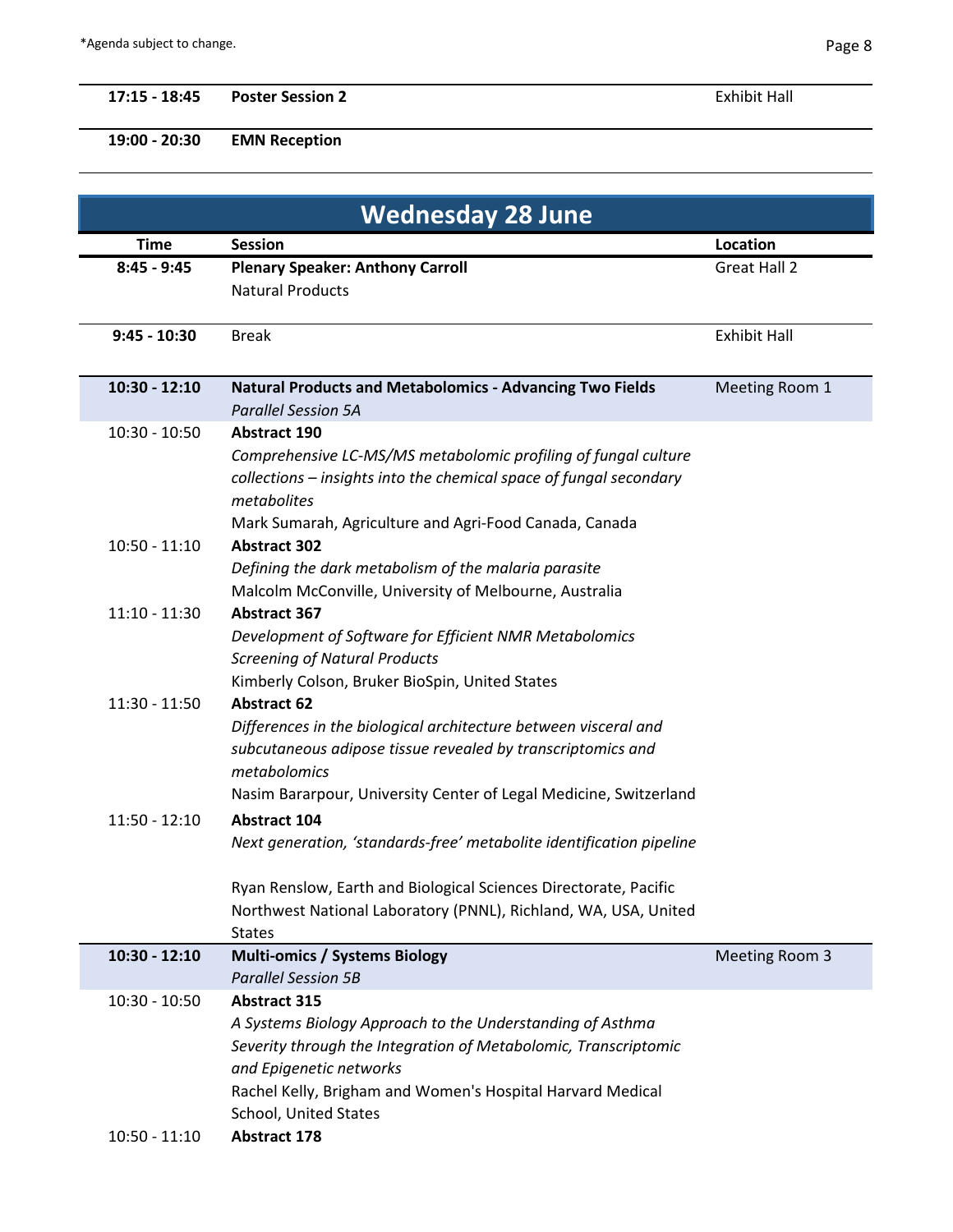|                 | Intergenerational changes in faecal microbiome and metabolome in                                                                     |                |
|-----------------|--------------------------------------------------------------------------------------------------------------------------------------|----------------|
|                 | a C57BL/6J mouse colony                                                                                                              |                |
|                 | Marten Snel, South Australian Health and Medical Research                                                                            |                |
|                 | Institute, Australia                                                                                                                 |                |
| $11:10 - 11:30$ | <b>Abstract 388</b>                                                                                                                  |                |
|                 | Integrative Omics Approach Reveals Coordinate Regulation of                                                                          |                |
|                 | Metabolites Glycosylation and Stress Hormones Biosynthesis by TT8                                                                    |                |
|                 | in Arabidopsis                                                                                                                       |                |
|                 | Shivshankar Umashankar, National University of Singapore,                                                                            |                |
| 11:30 - 11:50   | Singapore<br><b>Abstract 154</b>                                                                                                     |                |
|                 | Multi-omics Analysis of Esophageal Adenocarcinoma: How Lipid                                                                         |                |
|                 | <b>Metabolism Affects Cancer Progression</b>                                                                                         |                |
|                 | Jeffrey Molendijk, The University of Queensland Diamantina                                                                           |                |
|                 | Institute, The University of Queensland, Brisbane, QLD, Australia,                                                                   |                |
|                 | Australia                                                                                                                            |                |
| $11:50 - 12:10$ | <b>Abstract 139</b>                                                                                                                  |                |
|                 | Differential multi-fluid network sheds light on metabolic processes                                                                  |                |
|                 | altered in end-stage renal disease                                                                                                   |                |
|                 | Jonas Zierer, Helmholtz Zentrum München/King's College London,                                                                       |                |
|                 | United Kingdom                                                                                                                       |                |
| $10:30 - 12:10$ | <b>Cancer</b>                                                                                                                        | Meeting Room 4 |
|                 | <b>Parallel Session 5C</b>                                                                                                           |                |
|                 |                                                                                                                                      |                |
| $10:30 - 10:50$ | <b>Abstract 48</b>                                                                                                                   |                |
|                 | LC-MS-based metabolomics revealed SLC25A22 as an essential                                                                           |                |
|                 | regulator in aspartate-derived amino acids and polyamines in KRAS-                                                                   |                |
|                 | mutant colorectal cancer                                                                                                             |                |
|                 | Xiaona LI, State Key Laboratory of Environmental and Biological                                                                      |                |
|                 | Analysis, Department of Chemistry, Hong Kong Baptist University,                                                                     |                |
|                 | China                                                                                                                                |                |
| $10:50 - 11:10$ | <b>Abstract 146</b>                                                                                                                  |                |
|                 | Metabolomic application of the Intelligent Knife (iKnife): Rapid                                                                     |                |
|                 | Evaporative Ionisation Tandem Mass Spectrometry (REIMS/MS) for<br>In-Vivo Metabolite and Tissue Identification in the Case of Breast |                |
|                 | Cancer                                                                                                                               |                |
|                 | Zsolt Bodai, Imperial College London, United Kingdom                                                                                 |                |
| $11:10 - 11:30$ | <b>Abstract 129</b>                                                                                                                  |                |
|                 | Spatial Imaging of Invasive ductal carcinoma specimens by                                                                            |                |
|                 | <b>Desorption Electrospray Ionisation Mass Spectrometry</b>                                                                          |                |
|                 | DIPA GURUNG, Imperial College London, United Kingdom                                                                                 |                |
|                 |                                                                                                                                      |                |
| 11:30 - 11:50   | <b>Abstract 203</b>                                                                                                                  |                |
|                 | Metabolic Reprogramming Induced by Retinoic Acid Ameliorates                                                                         |                |
|                 | Desmoplasia in Pancreatic Cancer                                                                                                     |                |
| $11:50 - 12:10$ | Amrita Cheema, Georgetown University, United States<br><b>Abstract 172</b>                                                           |                |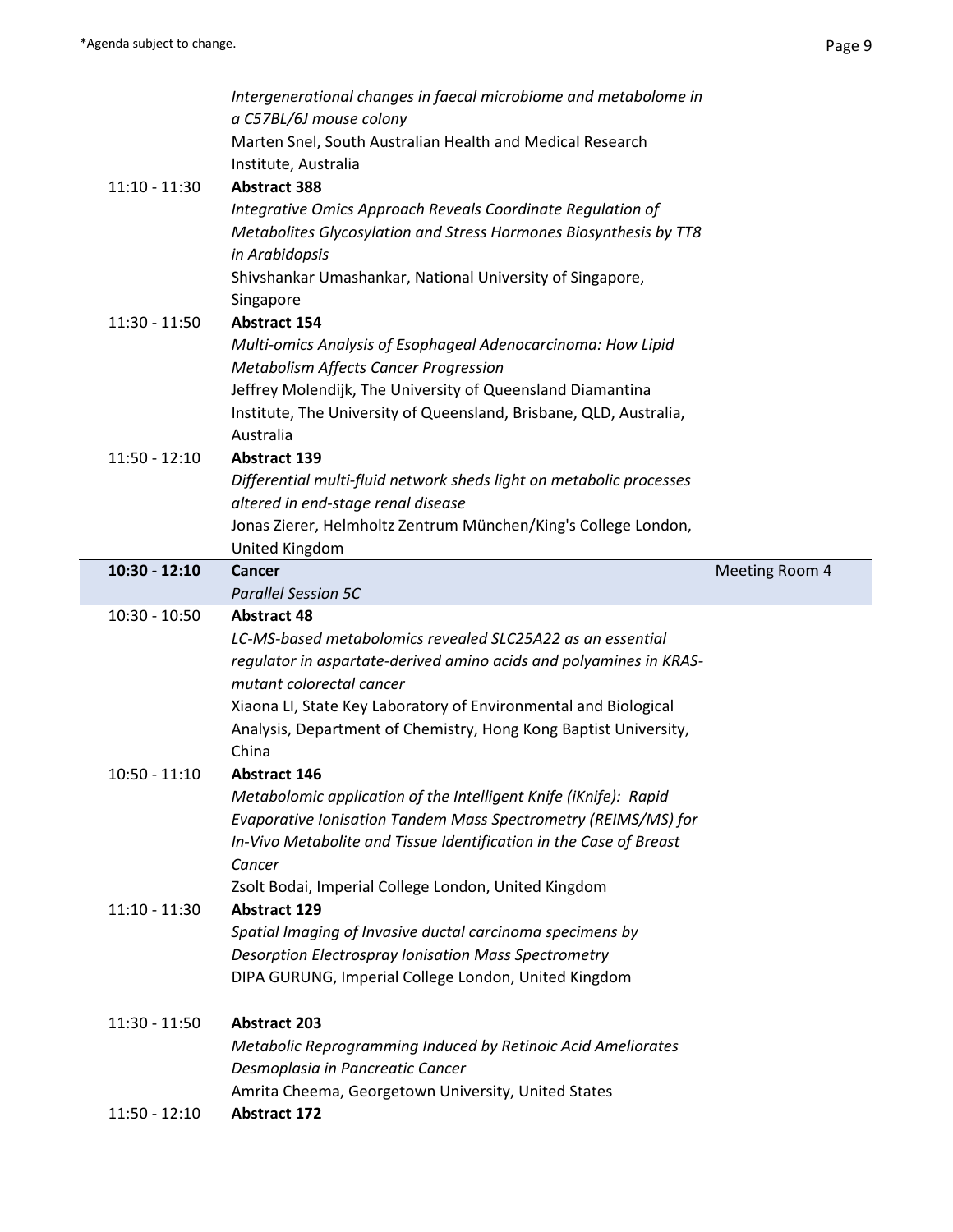|                 | Ion mobility-mass spectrometry based high-throughput               |                     |
|-----------------|--------------------------------------------------------------------|---------------------|
|                 | metabolomics facilitates metabolite biomarker discovery in         |                     |
|                 | colorectal cancer                                                  |                     |
|                 | Zhiwei Zhou, Chinese Academy of Sciences, China                    |                     |
| $12:10 - 13:30$ | Lunch                                                              | <b>Exhibit Hall</b> |
|                 | <b>Platinum Sponsor Presentations</b>                              |                     |
|                 | Thermo Fisher Scientific                                           | Meeting Room 1      |
|                 | <b>Bruker Corporation</b>                                          | Meeting Room 3      |
|                 | <b>SCIEX</b>                                                       | Meeting Room 4      |
|                 |                                                                    |                     |
|                 | <b>New Tools in Natural Product Annotation</b>                     |                     |
| 13:30 - 15:00   | <b>Parallel Session 6A</b>                                         | Meeting Room 1      |
|                 | <b>Abstract 313</b>                                                |                     |
| 13:30 - 14:00   |                                                                    |                     |
|                 | Novel UHPLC-MS-SPE-NMR and UHPLC-timsTofMS/MS Tools for            |                     |
|                 | Higher-throughput, Confident Metabolite Identifications and to     |                     |
|                 | Address the Number One Grand Challenge of Metabolomics             |                     |
|                 | Lloyd Sumner, University of Missouri, United States                |                     |
| $14:00 - 14:15$ | <b>Abstract 407</b>                                                |                     |
|                 | Ultrahigh-resolution metabolomics for heteroatom-containing        |                     |
|                 | specialized metabolites                                            |                     |
|                 | Ryo Nakabayashi, RIKEN Center for Sustainable Resource Science,    |                     |
|                 | Japan                                                              |                     |
| 14:15 - 14:30   | <b>Abstract 258</b>                                                |                     |
|                 | CANOPUS - Comprehensive categorization of unknowns using           |                     |
|                 | tandem mass spectrometry                                           |                     |
|                 | Kai Dührkop, Friedrich-Schiller University, Jena, Germany          |                     |
| 14:30 - 14:45   | <b>Abstract 43</b>                                                 |                     |
|                 | An automated, quantum-chemical in silico metabolite library engine |                     |
|                 | for multidimensional NMR spectroscopy                              |                     |
|                 | Ryan Renslow, Earth and Biological Sciences Directorate, Pacific   |                     |
|                 | Northwest National Laboratory (PNNL), Richland, WA, USA, United    |                     |
|                 | <b>States</b>                                                      |                     |
| 14:45 - 15:00   | <b>Abstract 292</b>                                                |                     |
|                 | Substance class annotation for long candidate lists in metabolite  |                     |
|                 | identification using structural ontologies                         |                     |
|                 | Sarah Scharfenberg, Leibniz Institute of Plant Biochemistry,       |                     |
|                 | Germany                                                            |                     |
| 13:30 - 15:00   | <b>Environment: Dipping into the Water</b>                         | Meeting Room 3      |
|                 | <b>Parallel Session 6B</b>                                         |                     |
| $13:30 - 14:00$ | <b>Keynote Speaker</b>                                             |                     |
|                 | <b>Environmental Metabolomics</b>                                  |                     |
|                 | Jun Kikuchi, Riken, Japan                                          |                     |
| $14:00 - 14:15$ | <b>Abstract 58</b>                                                 |                     |
|                 | LIPIDOMICS APROACH TO IDENTIFY NOVEL SALINITY RESPONSE             |                     |
|                 | <b>MECHANISUMS IN BARELY ROOTS</b>                                 |                     |
|                 | Thusitha Rupasinghe, Metabolomics Australia, Australia             |                     |
| $14:15 - 14:30$ | <b>Abstract 271</b>                                                |                     |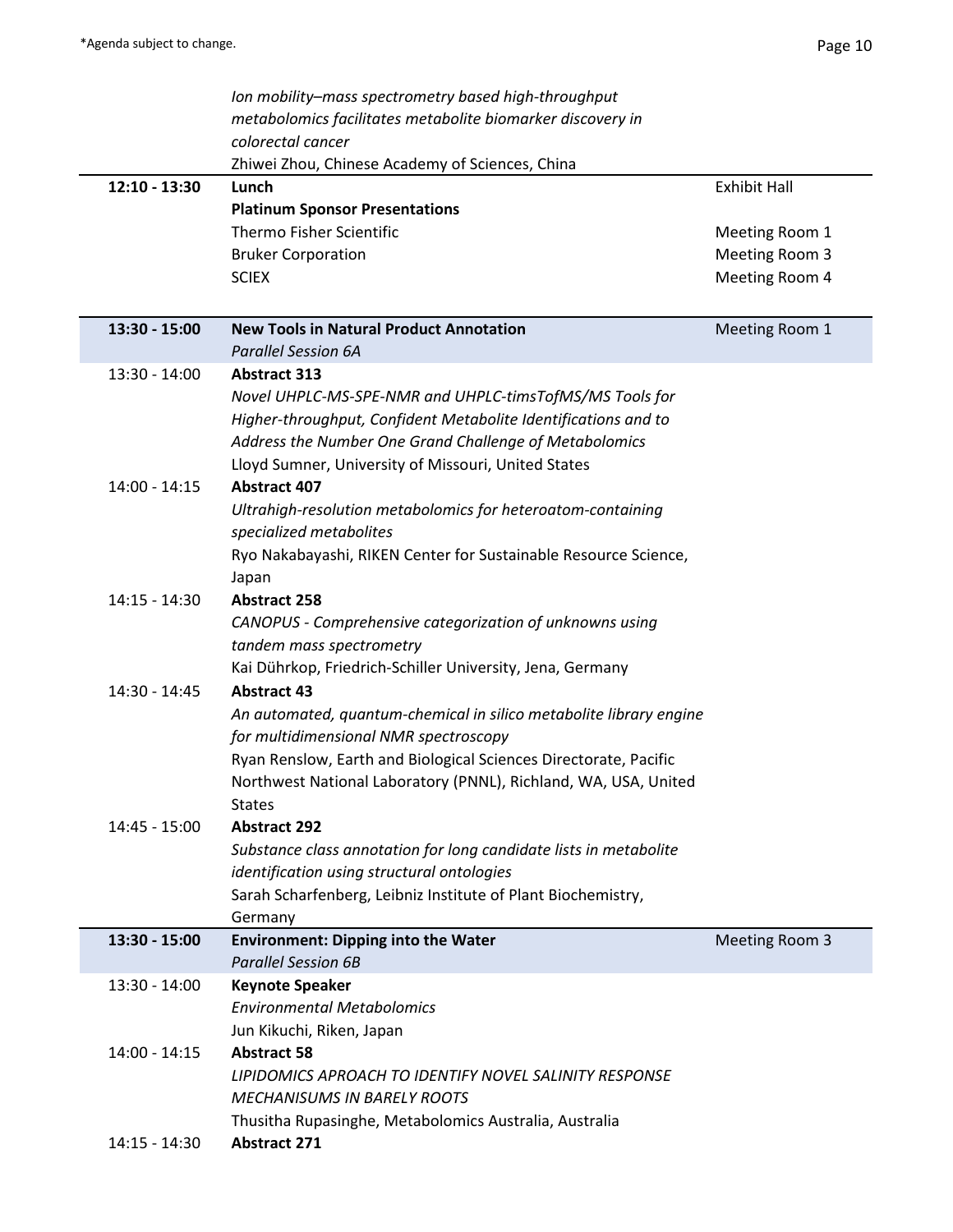|                 | Can metabolomics approaches be used to determine the impact of                                                              |                     |
|-----------------|-----------------------------------------------------------------------------------------------------------------------------|---------------------|
|                 | pollution in estuarine environments?                                                                                        |                     |
|                 | Sara Long, University of Melbourne, Australia                                                                               |                     |
| 14:30 - 14:45   | <b>Abstract 86</b>                                                                                                          |                     |
|                 | Mapping carbon fate during coral bleaching: the application of 13C<br>metabolomics                                          |                     |
|                 | Katie Hillyer, Victoria University of Wellington, New Zealand, New                                                          |                     |
|                 | Zealand                                                                                                                     |                     |
| 14:45 - 15:00   | <b>Abstract 427</b>                                                                                                         |                     |
|                 | Discrimination of natural and in vitro marine biofilms by LC-MS                                                             |                     |
|                 | metabolomics                                                                                                                |                     |
|                 | Laurie Favre, MAPIEM, France                                                                                                |                     |
| 13:30 - 15:00   | Diet, Weight, and Physical Activity<br><b>Parallel Session 6C</b>                                                           | Meeting Room 4      |
| $13:30 - 14:00$ | <b>Abstract 474</b>                                                                                                         |                     |
|                 | Systemic Impact of Roux-en-Y Gastric Bypass Surgery                                                                         |                     |
|                 | JIA LI, Imperial College London, United Kingdom                                                                             |                     |
| $14:00 - 14:15$ | <b>Abstract 356</b>                                                                                                         |                     |
|                 | How Blood Removal Affects Exercise Performance and the Plasma                                                               |                     |
|                 | Metabolome                                                                                                                  |                     |
|                 | Nathan Lawler, Centre for Integrative Metabolomics &<br>Computational Biology, School of Science, Edith Cowan University,   |                     |
|                 | Australia                                                                                                                   |                     |
| $14:15 - 14:30$ | <b>Abstract 281</b>                                                                                                         |                     |
|                 | Metabolomic analysis of the effects of a ten week high protein diet                                                         |                     |
|                 | in older men                                                                                                                |                     |
|                 | Amber Milan, Liggins Institute, University of Auckland, New Zealand                                                         |                     |
| 14:30 - 14:45   | <b>Abstract 82</b>                                                                                                          |                     |
|                 | Analysis of the metabolomic responses to high protein meals in                                                              |                     |
|                 | women at increased metabolic disease risk                                                                                   |                     |
|                 | Brenan Durainayagam, Liggins Institute, New Zealand                                                                         |                     |
| $14:45 - 15:00$ | <b>Abstract 241</b>                                                                                                         |                     |
|                 | The effects of changing the liquid/solid content of an isoenergetic<br>test meal on gastric emptying and the blood lipidome |                     |
|                 | Xuefei Li, Department of Biochemistry, University of Cambridge,                                                             |                     |
|                 | United Kingdom                                                                                                              |                     |
| 15:00 - 15:30   | <b>Break</b>                                                                                                                | <b>Exhibit Hall</b> |
|                 |                                                                                                                             |                     |
| 15:30 - 17:00   | Metabolite Identification, Libraries, & Cheminformatics                                                                     | Meeting Room 1      |
|                 | <b>Parallel Session 7A</b>                                                                                                  |                     |
| $15:30 - 16:00$ | <b>Abstract 264</b>                                                                                                         |                     |
|                 | Identifying epimetabolites by mass spectrometry-based<br>cheminformatics                                                    |                     |
|                 | Hiroshi Tsugawa, RIKEN, Japan                                                                                               |                     |
| $16:00 - 16:15$ | <b>Abstract 268</b>                                                                                                         |                     |
|                 | Curated open-access LC-Orbitrap-MS/MS spectral library of                                                                   |                     |
|                 | endogenous metabolites and lipids                                                                                           |                     |
|                 |                                                                                                                             |                     |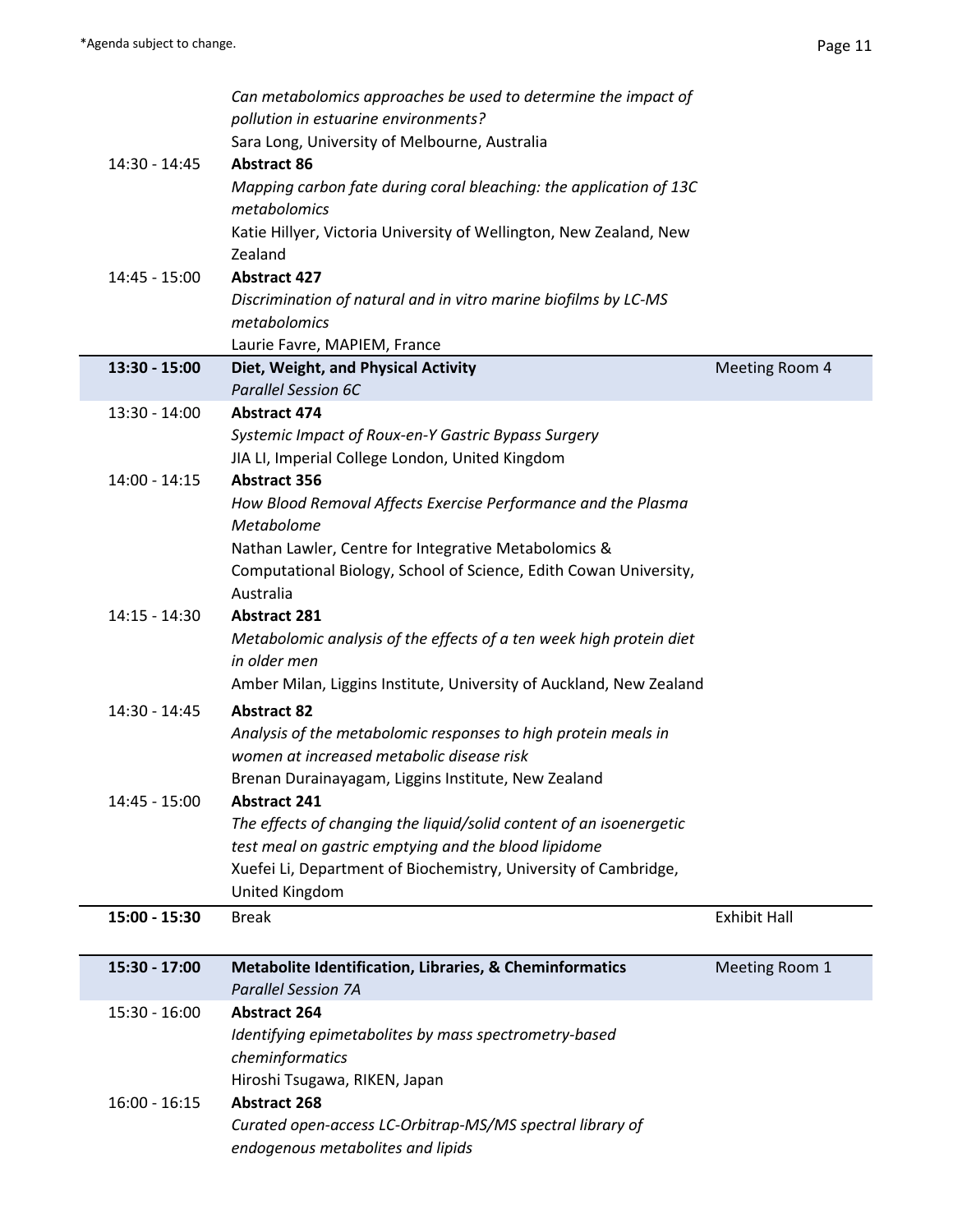|                 | Prasad Phapale, EMBL, Germany                                       |                |
|-----------------|---------------------------------------------------------------------|----------------|
| $16:15 - 16:30$ | <b>Abstract 88</b>                                                  |                |
|                 | The whole is easier than the parts: Improving molecular formula     |                |
|                 | identification using Gibbs sampling on fragmentation trees          |                |
|                 | Marcus Ludwig, Friedrich-Schiller-University Jena, Germany          |                |
|                 |                                                                     |                |
|                 |                                                                     |                |
| $16:30 - 16:45$ | <b>Abstract 301</b>                                                 |                |
|                 | Automated metabolite substructure recommendation from               |                |
|                 | unexplained spectra using pattern mining                            |                |
|                 | Aida Mrzic, University of Antwerp, Belgium                          |                |
| $16:45 - 17:00$ | <b>Abstract 445</b>                                                 |                |
|                 | Towards accessible, standard and reproducible Metabolomics          |                |
|                 | Reza Salek, EMBL-EBI, United Kingdom                                |                |
| 15:30 - 17:00   | Wine, the Great Gift from Bacchus                                   | Meeting Room 3 |
|                 | <b>Parallel Session 7B</b>                                          |                |
| $15:30 - 16:00$ | <b>Keynote Speaker</b>                                              |                |
|                 | Metabolomics tools and approaches for characterising flavours,      |                |
|                 | phenolics and quality markers in grapes and wine                    |                |
|                 |                                                                     |                |
|                 | Markus Herderich, The Australian Wine Research Institute, Australia |                |
| $16:00 - 16:15$ | <b>Abstract 128</b>                                                 |                |
|                 | A metabolomic approach to determine the influence of grape          |                |
|                 | ripening, cultivar, vineyard site and vintage on wine composition   |                |
|                 | Leigh Schmidtke, Charles Sturt University, National Wine and Grape  |                |
|                 | Industry Centre, Australia                                          |                |
| $16:15 - 16:30$ | <b>Abstract 464</b>                                                 |                |
|                 | Targeted metabolomics to provide insights into the role of trace    |                |
|                 | sulfur compounds in wine aroma and quality                          |                |
|                 | Vilma Hysenaj, Metabolomics Australia, The Australian Wine          |                |
|                 | Research Institute, PO BOX 147, Glen Osmond, 5064, Australia        |                |
| $16:30 - 16:45$ | <b>Abstract 163</b>                                                 |                |
|                 | Using standardised drift-tube ion mobility to enhance non-targeted  |                |
|                 |                                                                     |                |
|                 | assessment of the wine metabolome                                   |                |
|                 | Tim Causon, University of Natural Resources and Life Sciences,      |                |
|                 | Austria                                                             |                |
| $16:45 - 17:00$ | <b>Abstract 442</b>                                                 |                |
|                 | A metabolomics approach to investigating red wine mouth-feel        |                |
|                 | Emma Sherman, The New Zealand Institute for Plant & Food            |                |
|                 | Research, New Zealand                                               |                |
| 15:30 - 17:00   | <b>Population-based Metabolomics Research</b>                       | Meeting Room 4 |
|                 | <b>Parallel Session 7C</b>                                          |                |
| $15:30 - 16:00$ | <b>Abstract 166</b>                                                 |                |
|                 | Urinary metabolic profiles associated with 5-year changes in        |                |
|                 | biomarkers of glucose homeostasis: an NMR spectroscopy based        |                |
|                 | study                                                               |                |
|                 | Maik Pietzner, University Medicine Greifswald, Germany              |                |
| $16:00 - 16:15$ | <b>Abstract 289</b>                                                 |                |
|                 |                                                                     |                |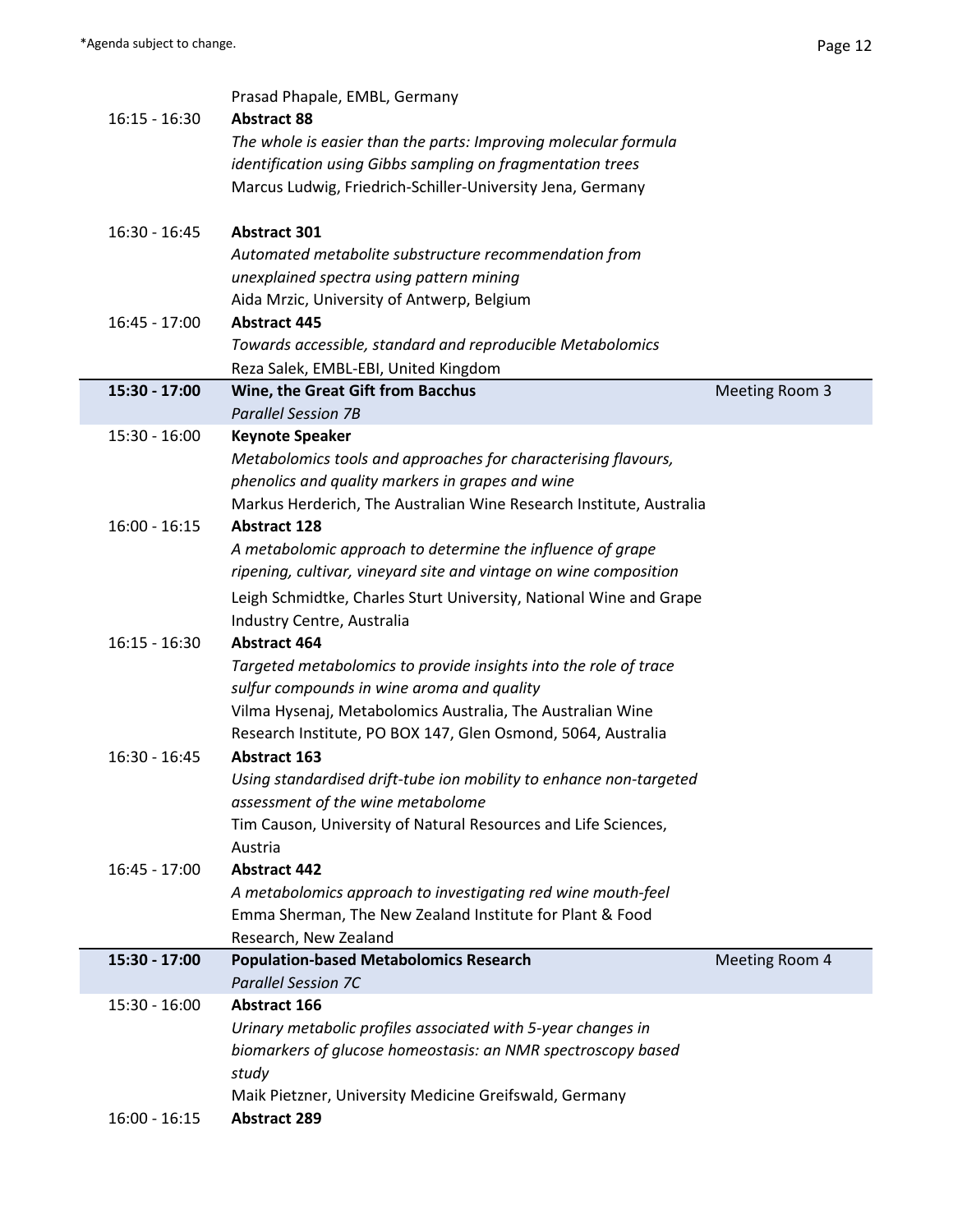| 19:30 - 22:30   | <b>Conference Dinner</b>                                           | Plaza Ballroom      |
|-----------------|--------------------------------------------------------------------|---------------------|
| $17:15 - 18:45$ | <b>Poster Session 3</b>                                            | <b>Exhibit Hall</b> |
|                 | Seizo Koshiba, Tohoku University, Japan                            |                     |
|                 | <b>Prospective Cohort Studies</b>                                  |                     |
|                 | Metabolomics Approach in Tohoku Medical Megabank Project           |                     |
| $16:45 - 17:00$ | <b>Abstract 230</b>                                                |                     |
|                 | Kingdom                                                            |                     |
|                 | Computational Systems Medicine. Imperial College London, United    |                     |
|                 | Beatriz Jiménez, MRC-NIHR National Phenome Centre.                 |                     |
|                 | phenotyping of populations                                         |                     |
|                 | A robust analytical pipeline for high throughput molecular         |                     |
| $16:30 - 16:45$ | <b>Abstract 239</b>                                                |                     |
|                 | Stacey Reinke, Murdoch University, Australia                       |                     |
|                 | with asthma                                                        |                     |
|                 | omics asthma cohort identified tryptophan dysregulation associated |                     |
|                 | Urinary metabolomics-based sub-phenotyping of a large-scale multi- |                     |
| $16:15 - 16:30$ | Agricultural Sciences, Sweden<br><b>Abstract 179</b>               |                     |
|                 | LIN SHI, Department of Molecular Science, Swedish University of    |                     |
|                 | population - a nested case-control study                           |                     |
|                 | Plasma metabolites associated with type 2 diabetes in a Swedish    |                     |

| <b>Thursday 29 June</b> |                                                                                                                                                                                                                        |                     |
|-------------------------|------------------------------------------------------------------------------------------------------------------------------------------------------------------------------------------------------------------------|---------------------|
| <b>Time</b>             | <b>Session</b>                                                                                                                                                                                                         | Location            |
| $8:45 - 9:45$           | <b>Plenary Speaker: Roy Goodacre</b>                                                                                                                                                                                   | Great Hall 2        |
|                         | Lighting up the World of Metabolomics                                                                                                                                                                                  |                     |
| $9:45 - 10:45$          | <b>Poster Session 4</b>                                                                                                                                                                                                | <b>Exhibit Hall</b> |
| $10:45 - 12:15$         | <b>Data Mining &amp; Computational Workflows</b><br><b>Parallel Session 8A</b>                                                                                                                                         | Meeting Room 1      |
| $10:45 - 11:05$         | <b>Abstract 304</b><br>Combining text mining and metabolic network algorithms to<br>complement and interpret metabolic profiles<br>Fabien Jourdan, INRA-MetaboHub, France                                              |                     |
| $11:05 - 11:25$         | <b>Abstract 77</b><br>MAIMS: a GAIMS alternative for the deconvolution of UDP-N-acetyl-<br>D-glucosamine 13C mass isotopologue profiles<br>Dries Verdegem, Metabolomics Expertise Center - VIB / KU Leuven,<br>Belgium |                     |
| $11:25 - 11:45$         | <b>Abstract 444</b><br>Identification and discrimination of sparse networks in metabolic<br>systems<br>Lindy Rae, The University of New South Wales, Australia                                                         |                     |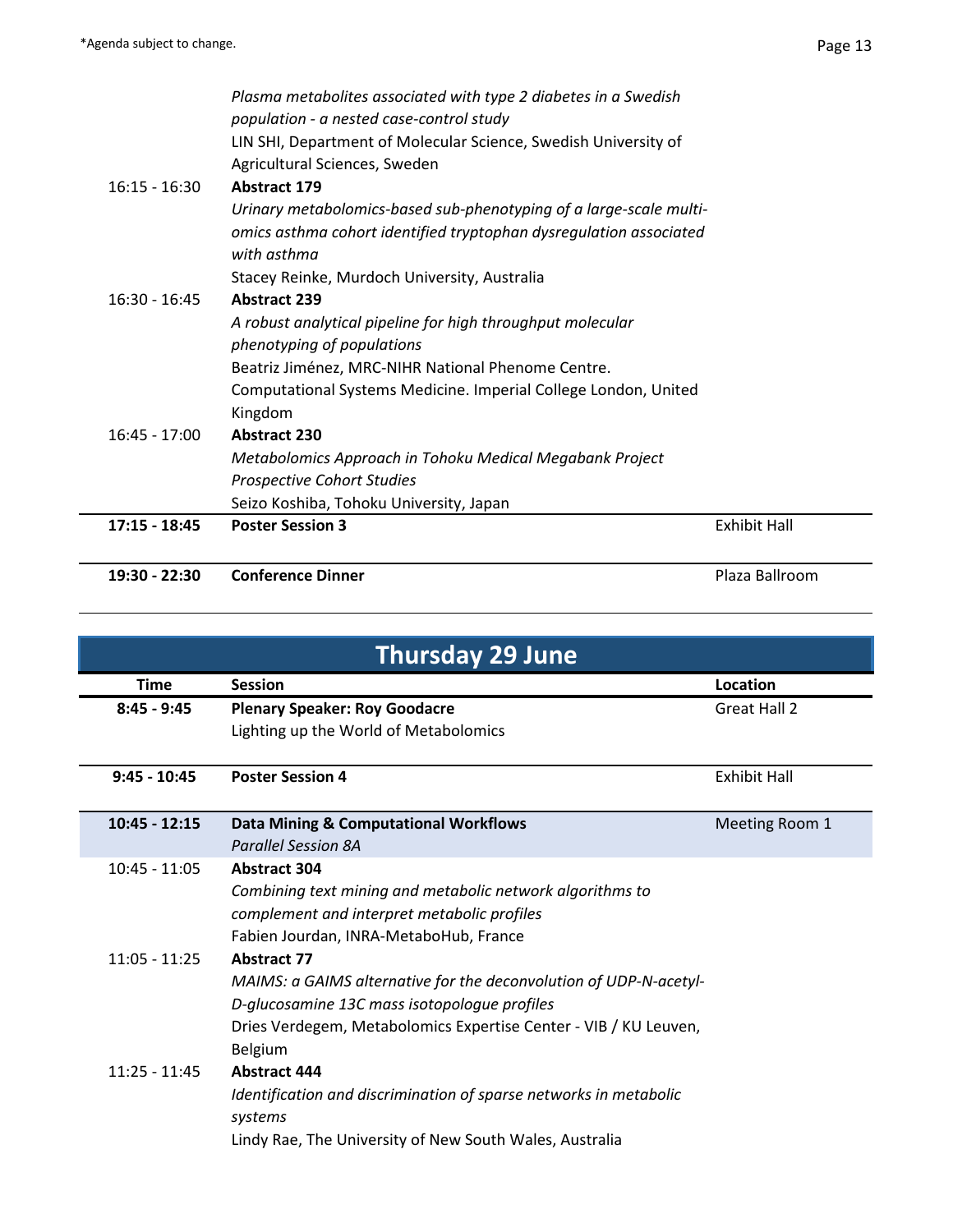| 11:45 - 12:05   | <b>Abstract 414</b>                                                                    |                |
|-----------------|----------------------------------------------------------------------------------------|----------------|
|                 | Metabolomics on the cloud using workflows: the PhenoMeNal                              |                |
|                 | approach                                                                               |                |
|                 | Pablo Andres Moreno Cortez, EMBL-EBI The European                                      |                |
|                 | Bioinformatics Institute, United Kingdom                                               |                |
| $12:05 - 12:15$ | <b>Abstract 147</b>                                                                    |                |
|                 | Automated Real-Time Quality Control of LC-MS Metabolomics Data                         |                |
|                 |                                                                                        |                |
|                 | Jan Stanstrup, Steno Diabetes Center Copenhagen, Denmark                               |                |
| $10:45 - 12:15$ | <b>Edibilomics</b>                                                                     | Meeting Room 3 |
|                 | <b>Parallel Session 8B</b>                                                             |                |
| $10:45 - 11:05$ | <b>Abstract 377</b>                                                                    |                |
|                 | Estimation of dietary intake; comparison of a dietary biomarker and                    |                |
|                 | a 4-day food diary                                                                     |                |
|                 | Lorraine Brennan, UCD Institute of Food and Health, Ireland                            |                |
| $11:05 - 11:25$ | <b>Abstract 108</b>                                                                    |                |
|                 | Demonstration of the utility of biomarkers for dietary intake                          |                |
|                 | assessment; proline betaine as an example                                              |                |
|                 | Helena Gibbons, University College Dublin, Ireland                                     |                |
| $11:25 - 11:45$ | <b>Abstract 93</b>                                                                     |                |
|                 | MS-based Flavor Profiling of Okinawan Subtropical Plant Resources                      |                |
|                 |                                                                                        |                |
|                 | Yonathan Asikin, Division of Biosphere Resource Science and                            |                |
|                 |                                                                                        |                |
|                 | Technology, Graduate School of Life and Environmental Sciences,                        |                |
|                 | University of Tsukuba, Japan                                                           |                |
| 11:45 - 12:05   | <b>Abstract 229</b>                                                                    |                |
|                 | Inhibiting lipid oxidation using hydrophobic and hydrophilic natural                   |                |
|                 | antioxidants in an oil in water emulsion food system                                   |                |
|                 | Sara Ghorbani Gorji, University of Queensland, Australia                               |                |
| $12:05 - 12:15$ | <b>Abstract 220</b>                                                                    |                |
|                 | Tomato juice consumption alters the human plasma metabolome                            |                |
|                 | Jessica Cooperstone, The Ohio State University, United States                          |                |
| $10:45 - 12:15$ | <b>Metabolomics in Health and Disease I</b>                                            | Meeting Room 4 |
|                 | <b>Parallel Session 8C</b>                                                             |                |
| $10:45 - 11:05$ | <b>Abstract 168</b>                                                                    |                |
|                 | A combined metabolomics and lipidomics approach enables the                            |                |
|                 |                                                                                        |                |
|                 | stratification of acute-on-chronic liver failure patients according to                 |                |
|                 | their severity                                                                         |                |
|                 | Francois Fenaille, CEA-INRA UMR 0496, Laboratoire d'Etude du                           |                |
|                 | Métabolisme des Médicaments, DRF/Institut Joliot/SPI, Université                       |                |
|                 | Paris Saclay, MetaboHUB, France                                                        |                |
| $11:05 - 11:25$ | <b>Abstract 319</b>                                                                    |                |
|                 | An integrated approach combining metabolomics, lipidomics and                          |                |
|                 | glycomics on plasma to highlight metabolism dysregulation in<br>hepatic encephalopathy |                |
|                 |                                                                                        |                |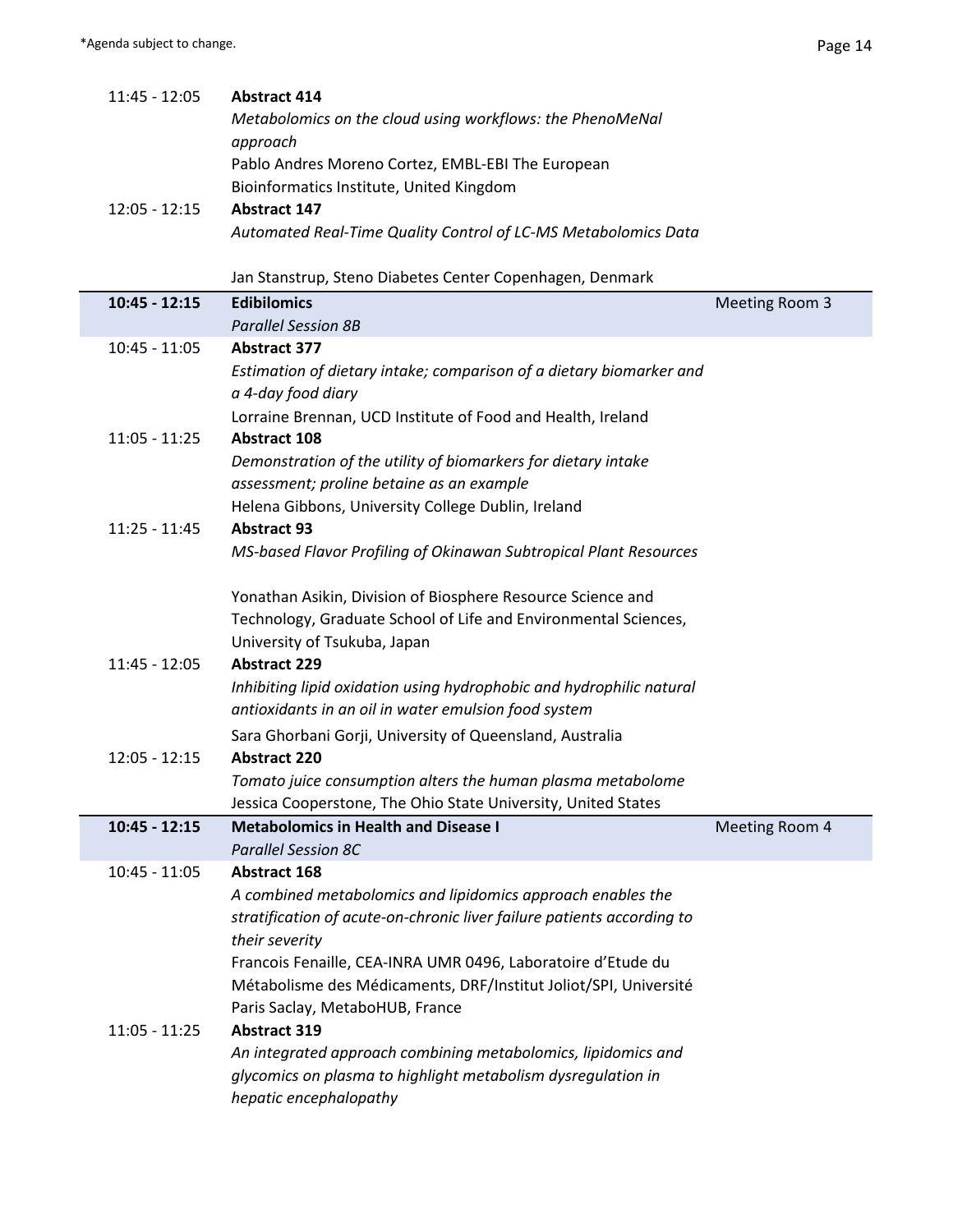$\sim$ 

Γ

|                 | Pierre BARBIER SAINT HILAIRE, CEA, SPI, Laboratoire d'Etude du<br>Métabolisme des Médicaments, MetaboHUB-IdF, Université Paris        |                     |
|-----------------|---------------------------------------------------------------------------------------------------------------------------------------|---------------------|
|                 | Saclay, 91191 Gif-sur-Yvette cedex, France, France                                                                                    |                     |
| $11:25 - 11:45$ | <b>Abstract 197</b>                                                                                                                   |                     |
|                 | <b>BIOMARKER DISCOVERY FOR HEPATITIS C PROGRESSION USING</b><br><b>METABOLOMICS</b>                                                   |                     |
|                 | Heidi Spratt, University of Texas Medical Branch, United States                                                                       |                     |
| $11:45 - 12:05$ | <b>Abstract 63</b>                                                                                                                    |                     |
|                 | Investigation of drug-induced steatosis in HepaRG cells using<br>untargeted LC-MS metabolomics                                        |                     |
|                 | Matthias Cuykx, Universiteit Antwerpen - Toxicological Centre,<br>Belgium                                                             |                     |
| $12:05 - 12:15$ | <b>Abstract 381</b>                                                                                                                   |                     |
|                 | Integrated omics profiling of NGLY1 deficiency disease                                                                                |                     |
|                 | Songjie Chen, Stanford University, United States                                                                                      |                     |
| $12:15 - 13:45$ | Lunch                                                                                                                                 | <b>Exhibit Hall</b> |
|                 | <b>Platinum Sponsor Presentation</b>                                                                                                  |                     |
|                 | Metabolon                                                                                                                             | Meeting Room 3      |
| $13:45 - 15:15$ | <b>Quantitative Metabolomics and Data Quality</b>                                                                                     | Meeting Room 1      |
|                 | <b>Parallel Session 9A</b>                                                                                                            |                     |
| $13:45 - 14:15$ | <b>Abstract 249</b>                                                                                                                   |                     |
|                 | NMR Quantitates Whole Blood, Tissue and Even MS-Detected                                                                              |                     |
|                 | <b>Metabolites</b>                                                                                                                    |                     |
|                 | Daniel Raftery, University of Washington, United States                                                                               |                     |
| 14:15 - 14:30   | <b>Abstract 198</b>                                                                                                                   |                     |
|                 | High Throughput Lipid Identification and Quantification Using a                                                                       |                     |
|                 | Directed HRAM LC-MS-MS approach on a Modified Quadrupole-                                                                             |                     |
|                 | Orbitrap Mass Spectrometer                                                                                                            |                     |
|                 | Reiko Kiyonami, Thermo Fisher Scientific, United States                                                                               |                     |
| 14:30 - 14:45   | <b>Abstract 478</b>                                                                                                                   |                     |
|                 | METABOLOMICS ANALYSIS DISTINGUISHES BETWEEN STAGES OF                                                                                 |                     |
|                 | RENAL CELL CARCINOMA: A VALIDATION STUDY.                                                                                             |                     |
|                 | Oluyemi Falegan, University of Calgary, Canada                                                                                        |                     |
| 14:45 - 15:00   | <b>Abstract 473</b>                                                                                                                   |                     |
|                 | Towards reliable lipoprotein particle predictions from NMR spectra                                                                    |                     |
|                 | of human blood: Interlaboratory ring test validation of a rigorously                                                                  |                     |
|                 | Bekzod Khakimov, Postdoc, Denmark                                                                                                     |                     |
| $15:00 - 15:15$ | <b>Abstract 72</b>                                                                                                                    |                     |
|                 | Assessing Proficiency in Mass Spectrometric Lipid Measurement and<br>Annotation using a NIST International Lipidomics Interlaboratory |                     |
|                 | <b>Comparison Exercise</b>                                                                                                            |                     |
|                 | Candice Ulmer, National Institute of Standards and Technology                                                                         |                     |
|                 | (NIST), United States                                                                                                                 |                     |
| $13:45 - 15:15$ | <b>Plants</b>                                                                                                                         | Meeting Room 3      |
|                 | <b>Parallel Session 9B</b>                                                                                                            |                     |
| $13:45 - 14:15$ | <b>Keynote Speaker</b>                                                                                                                |                     |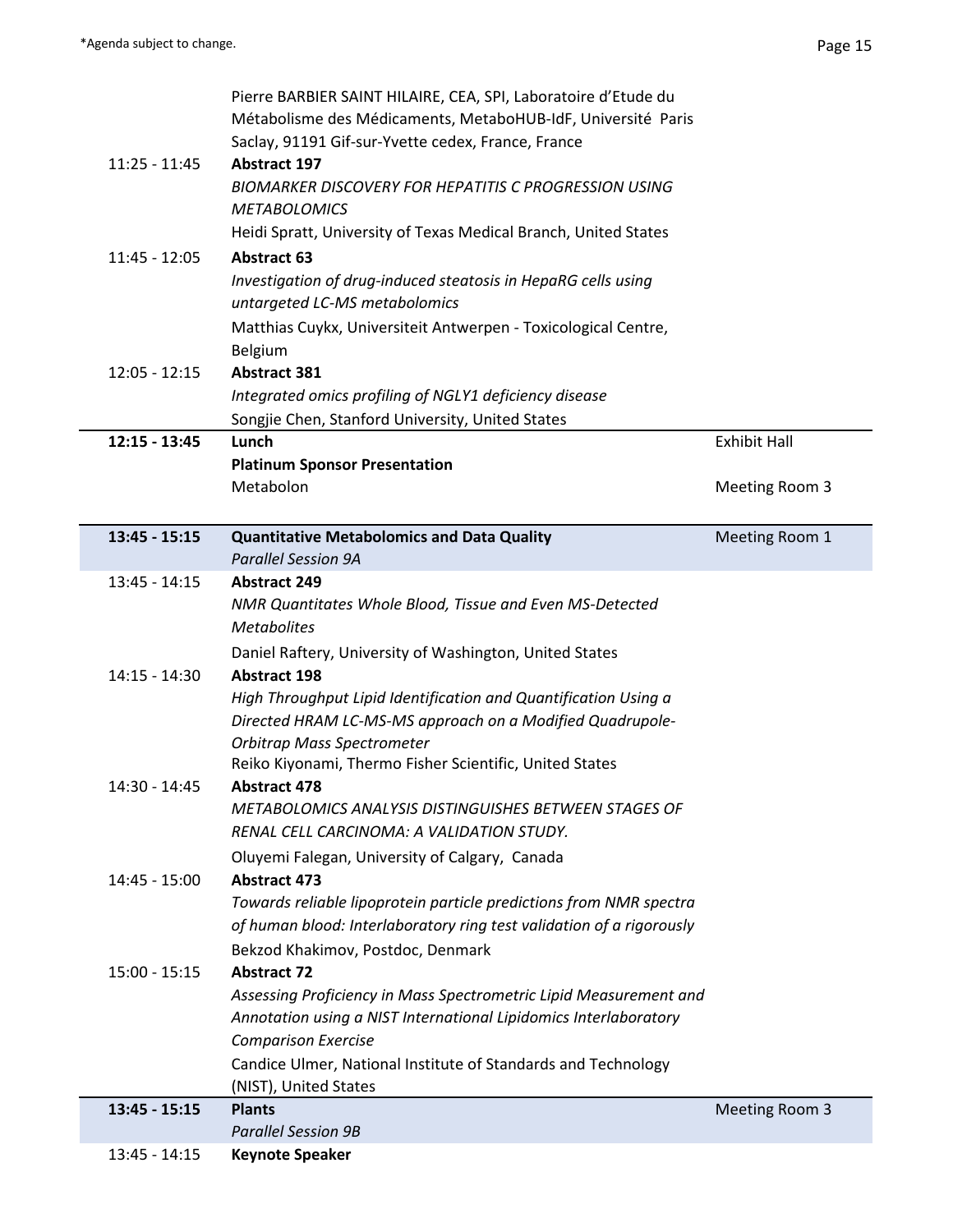|                 | Challenging in Plant Metabolomics: How can we observe and<br>interpret metabolomic data?                                       |                |
|-----------------|--------------------------------------------------------------------------------------------------------------------------------|----------------|
|                 | Miyako Kusano, University of Tsukuba, Japan                                                                                    |                |
| 14:15 - 14:30   | <b>Abstract 71</b><br>An inducible system for anthocyanin accumulation in plants for                                           |                |
|                 | application in green systems biology                                                                                           |                |
|                 | Robert Hall, Wageningen Plant Research, Netherlands                                                                            |                |
| 14:30 - 14:45   | <b>Abstract 135</b>                                                                                                            |                |
|                 | Geographic Mosaic of Metabolites in Purple Passionflower                                                                       |                |
|                 | (Passiflora incarnata): Testing the Coevolutionary Hypothesis Using<br>Nick Batora, University of Georgia, United States       |                |
| 14:45 - 15:00   | <b>Abstract 69</b>                                                                                                             |                |
|                 | Rice metabolomics: unravelling brown planthopper (BPH) resistance                                                              |                |
|                 | mechanism on BPH-resistant traits                                                                                              |                |
|                 | umaporn uawisetwathana, National Center for Genetic Engineering                                                                |                |
|                 | and Biotechnology, Thailand                                                                                                    |                |
| $15:00 - 15:15$ | <b>Abstract 447</b><br>A systems analysis of source-to-sink and metabolic regulatory                                           |                |
|                 | mechanisms in tomato fruit development by narrowband-LED light                                                                 |                |
|                 | treatments                                                                                                                     |                |
|                 | Atsushi Fukushima, RIKEN Center for Sustainable Resource Science,                                                              |                |
|                 | Japan                                                                                                                          |                |
| $13:45 - 15:15$ | <b>Metabolomics in Health and Disease II</b>                                                                                   | Meeting Room 4 |
|                 | <b>Parallel Session 9C</b>                                                                                                     |                |
| $13:45 - 14:15$ | <b>Abstract 245</b>                                                                                                            |                |
|                 | Aiding diagnosis of rare disease: applications of mass spectrometry-<br>based metabolomics in the Undiagnosed Diseases Network |                |
|                 | Tom Metz, Pacific Northwest National Laboratory, United States                                                                 |                |
| 14:15 - 14:30   | <b>Abstract 449</b>                                                                                                            |                |
|                 | Using U-13C glucose to determine the impairments in glucose                                                                    |                |
|                 | metabolism in both acute and chronic epilepsy mouse models                                                                     |                |
|                 | Tanya McDonald, School of Biomedical Science, University of                                                                    |                |
|                 | Queensland, Australia                                                                                                          |                |
|                 | <b>Abstract 134</b>                                                                                                            |                |
| 14:30 - 14:45   | Metabonomic Study of Schizophrenia Using High-Resolution NMR                                                                   |                |
|                 | Spectroscopy                                                                                                                   |                |
|                 | Ute Marx, Hochschule Pforzheim, Germany<br><b>Abstract 300</b>                                                                 |                |
| 14:45 - 15:00   | LIPIDOMICS REVEALS CEREBROSPINAL-FLUID SIGNATURES OF ALS                                                                       |                |
|                 | BOCCA CINZIA, INSERMU930, France                                                                                               |                |
|                 | <b>Abstract 466</b>                                                                                                            |                |
|                 | Plasma metabolite profiles allow diagnosis and disease course                                                                  |                |
|                 | monitoring of primary progressive multiple sclerosis                                                                           |                |
| $15:00 - 15:15$ | Daniel Stoessel, Metabolomic Discoveries/ University of Potsdam,<br>Germany                                                    |                |